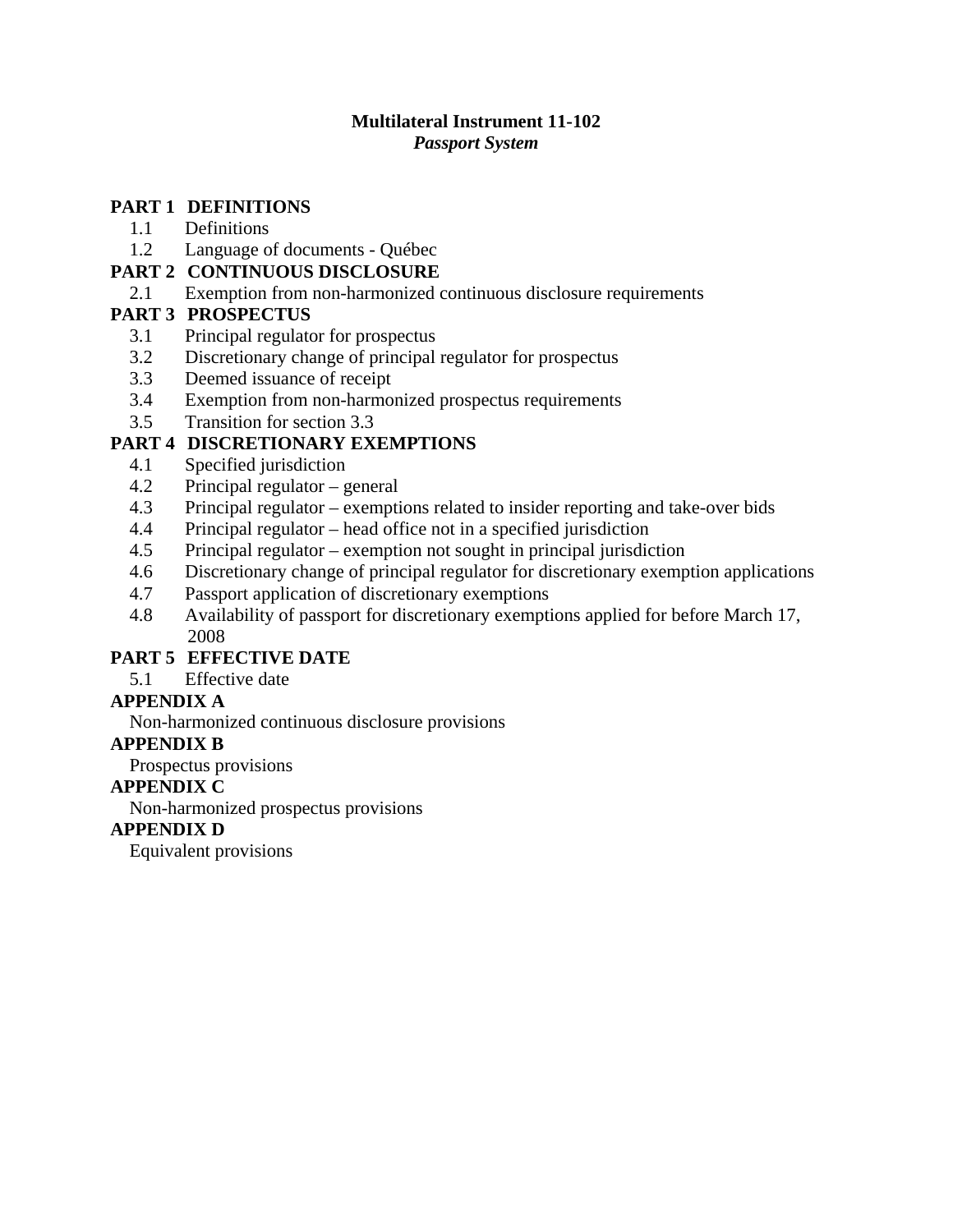## **Multilateral Instrument 11-102** *Passport System*

## <span id="page-1-0"></span>**PART 1 DEFINITIONS**

#### **1.1 Definitions**

In this Instrument,

"equivalent provision" means, for a provision listed in Appendix D below the name of a jurisdiction, the provision set opposite that provision below the name of another jurisdiction;

"national prospectus instrument" means

- (a) National Instrument 41-101 *General Prospectus Requirements*,
- (b) National Instrument 44-101 *Short Form Prospectus Distributions*,
- (c) National Instrument 44-102 *Shelf Distributions*,
- (d) National Instrument 44-103 *Post-Receipt Pricing*, or
- (e) National Instrument 81-101 *Mutual Fund Prospectus Disclosure*;

"preliminary prospectus" includes an amendment to a preliminary prospectus;

"principal jurisdiction" means, for a person or company, the jurisdiction of the principal regulator;

"principal regulator" means, for a person or company, the securities regulatory authority or regulator determined in accordance with Part 3 or 4, as applicable;

"prospectus" includes an amendment to a prospectus;

"SEDAR" has the same meaning as in National Instrument 13-101 *System for Electronic Document Analysis and Retrieval*.

## **1.2 Language of documents - Québec**

In Québec, nothing in this Instrument shall be construed as relieving a person from requirements relating to the language of documents.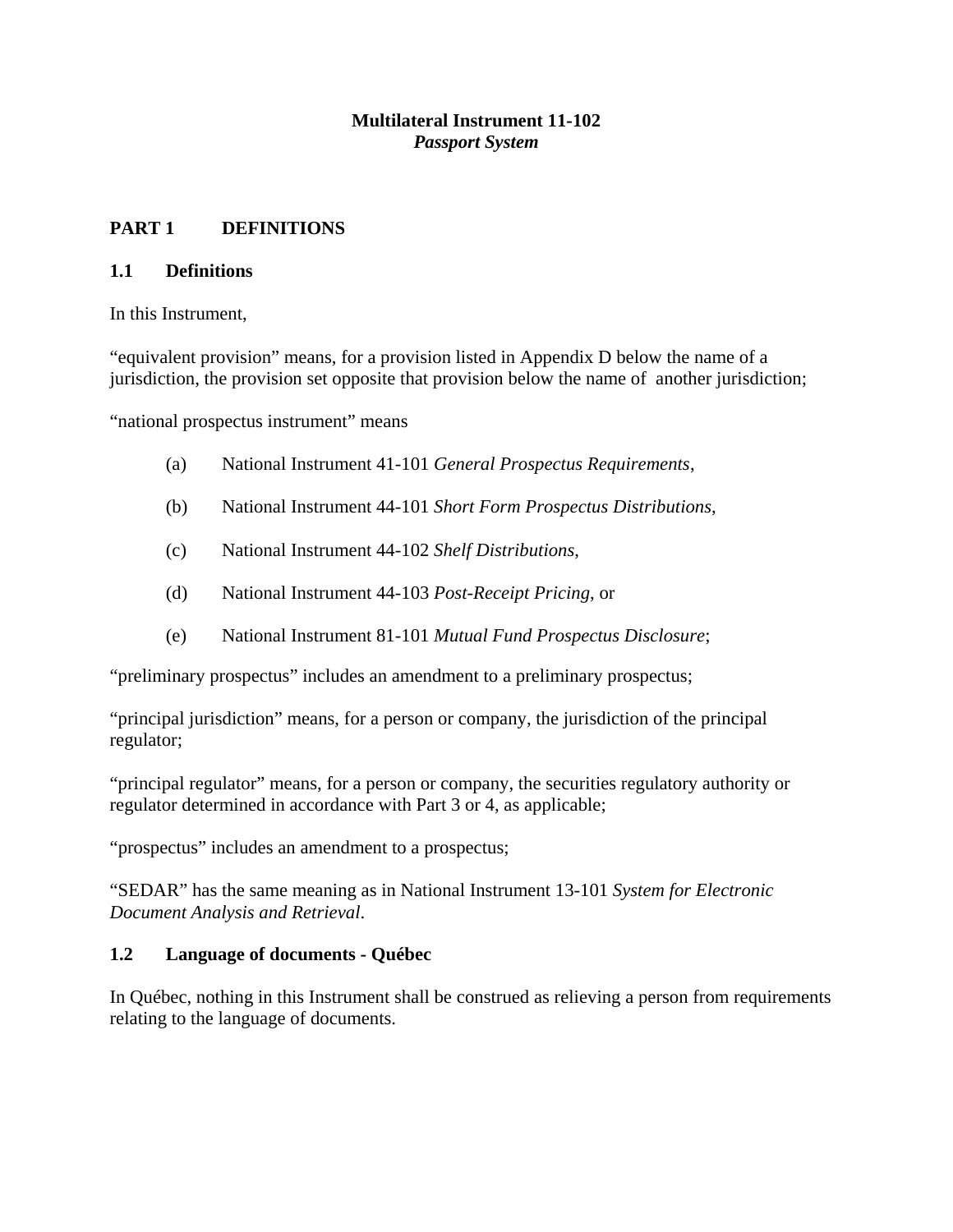## <span id="page-2-0"></span>**PART 2 CONTINUOUS DISCLOSURE**

### **2.1 Exemption from non-harmonized continuous disclosure requirements**

A provision listed in Appendix A does not apply to a reporting issuer if the reporting issuer is also a reporting issuer under the securities legislation of another jurisdiction of Canada.

## **PART 3 PROSPECTUS**

#### **3.1 Principal regulator for prospectus**

- (1) For the purposes of this section, the specified jurisdictions are British Columbia, Alberta, Saskatchewan, Manitoba, Ontario, Québec, New Brunswick and Nova Scotia*.*
- (2) Subject to subsection (3) and section 3.2, for the purposes of a prospectus filing subject to this Part the principal regulator is the securities regulatory authority or regulator of the jurisdiction in which
	- (a) the issuer's head office is located, if the issuer is not an investment fund, or
	- (b) the investment fund manager's head office is located, if the issuer is an investment fund.
- (3) If the jurisdiction identified under paragraph (2) (a) or (b) is not a specified jurisdiction, the principal regulator is the securities regulatory authority or regulator of the specified jurisdiction with which the issuer or, in the case of an investment fund, the investment fund manager, has the most significant connection.

## **3.2 Discretionary change of principal regulator for prospectus**

If a person or company receives written notice from a securities regulatory authority or regulator that specifies a principal regulator, the securities regulatory authority or regulator specified in the notice is the principal regulator as of the later of

- (a) the date the person or company receives the notice, and
- (b) the effective date specified in the notice, if any.

#### **3.3 Deemed issuance of receipt**

- (1) Subject to section 3.5(1), a receipt for a preliminary prospectus is deemed to be issued if
	- (a) the preliminary prospectus is filed under a provision set out in Appendix B and under a national prospectus instrument,
	- (b) at the time of filing the preliminary prospectus, the filer indicates on SEDAR that it is filing the preliminary prospectus under this Instrument,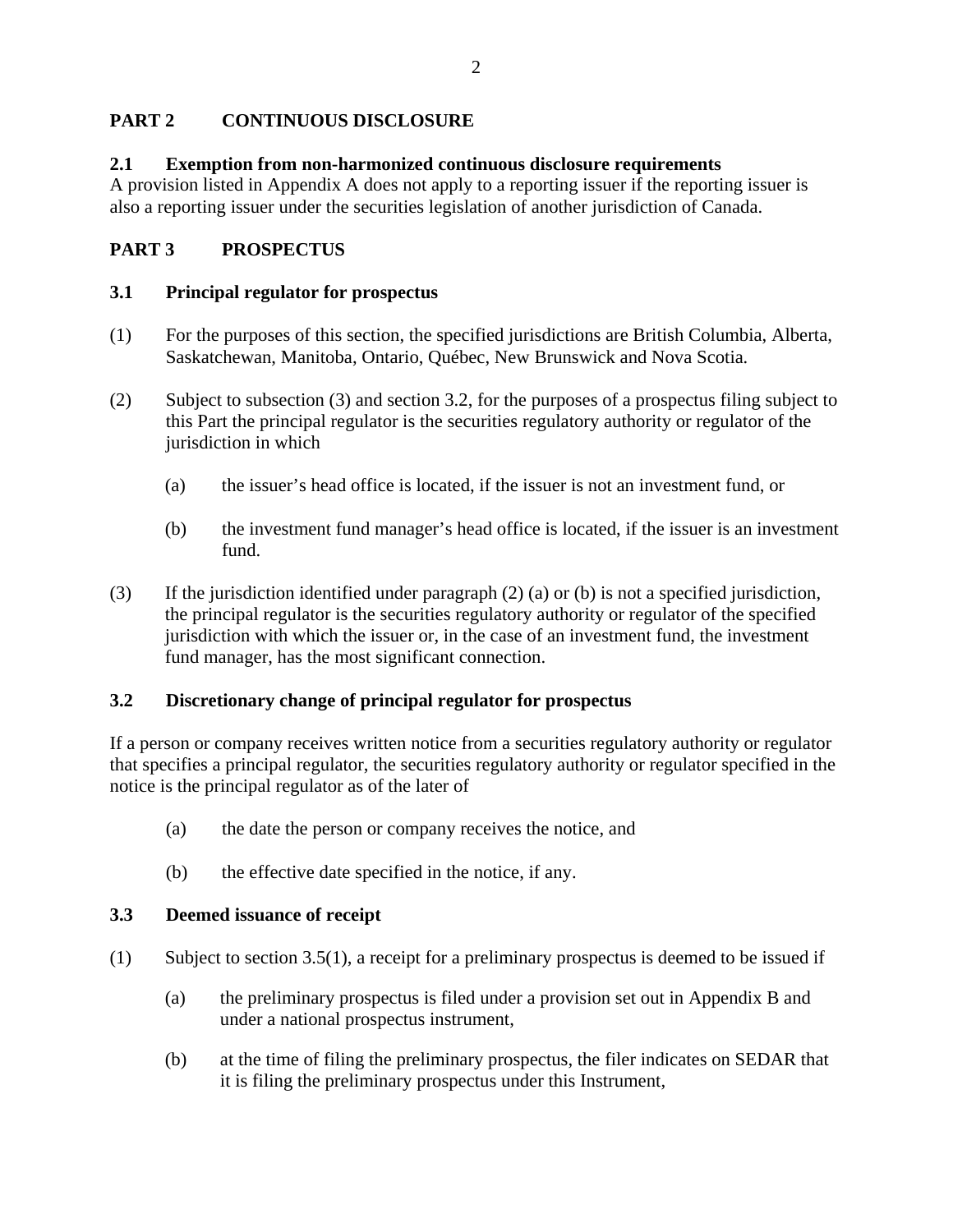- <span id="page-3-0"></span>(c) the local jurisdiction is not the principal jurisdiction for the preliminary prospectus, and
- (d) the preliminary prospectus is filed with the principal regulator and the principal regulator issues a receipt for it.
- (2) A receipt for a prospectus is deemed to be issued if
	- (a) the prospectus is filed under a provision set out in Appendix B and under a national prospectus instrument,
	- (b) subject to section  $3.5(2)$ , the filer
		- (i) complied with paragraph  $(1)(b)$  at the time of filing the related preliminary prospectus, or
		- (ii) indicated on SEDAR that it filed the related pro forma prospectus under this Instrument at the time of filing the related pro forma prospectus,
	- (c) the local jurisdiction is not the principal jurisdiction for the prospectus, and
	- (d) the prospectus is filed with the principal regulator and the principal regulator issues a receipt for the prospectus.

#### **3.4 Exemption from non-harmonized prospectus requirements**

- (1) A provision listed in Appendix C does not apply to a preliminary prospectus if
	- (a) the preliminary prospectus is filed under a provision set out in Appendix B and under a national prospectus instrument,
	- (b) the preliminary prospectus is filed in at least one other jurisdiction of Canada, and
	- (c) a jurisdiction where the preliminary prospectus is filed is the principal jurisdiction for the filing of the preliminary prospectus.
- (2) A provision listed in Appendix C does not apply to a prospectus, other than a preliminary prospectus, if
	- (a) the prospectus is filed under a provision set out in Appendix B and under a national prospectus instrument,
	- (b) the prospectus is filed in at least one other jurisdiction of Canada, and
	- (c) a jurisdiction where the prospectus is filed is the principal jurisdiction for the filing of the prospectus.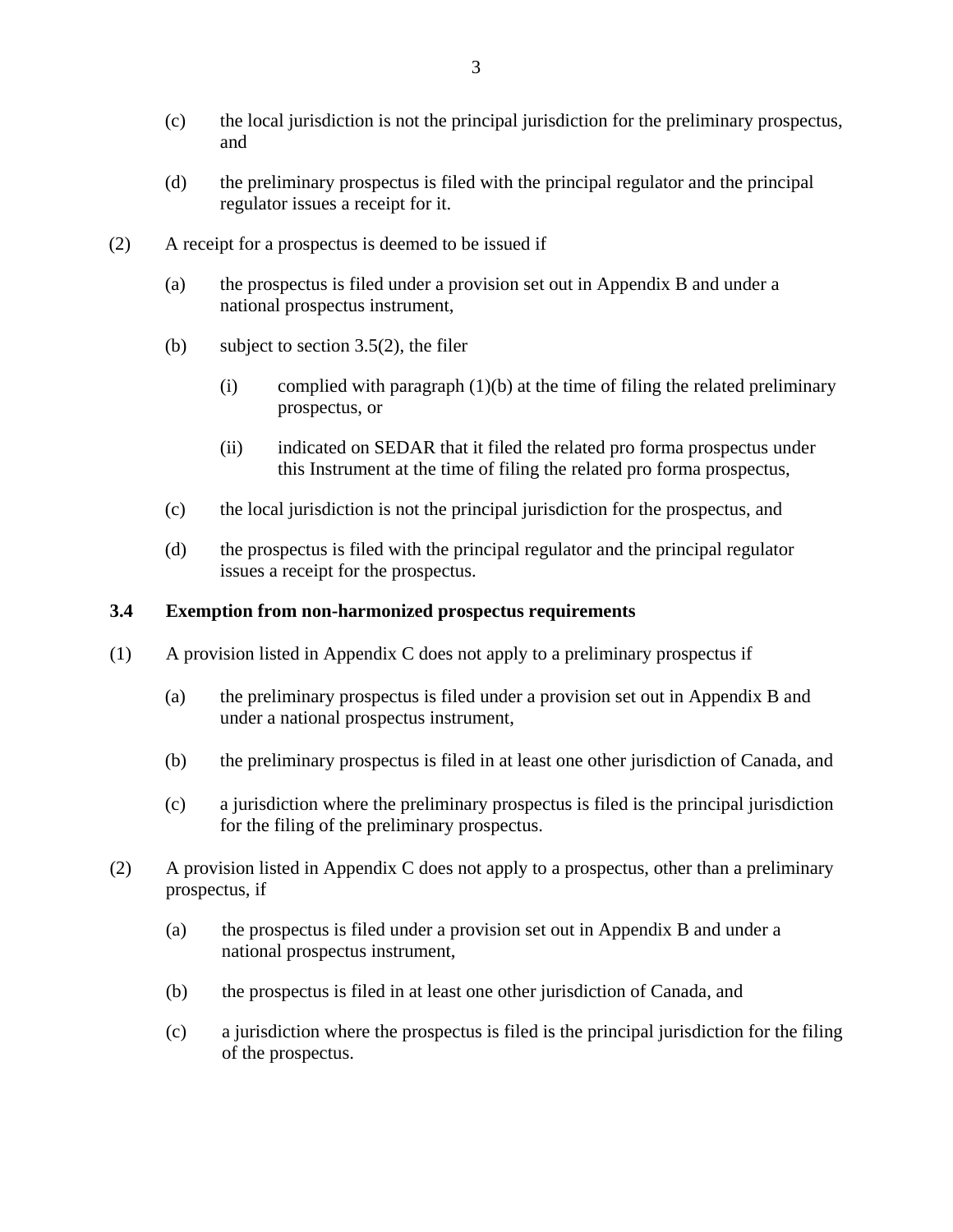## <span id="page-4-0"></span>**3.5 Transition for section 3.3**

- (1) Section 3.3(1) does not apply in respect of a receipt issued on or after March 17, 2008 if the receipt relates to an amendment, filed after March 17, 2008, to a preliminary prospectus and the preliminary prospectus was filed before March 17, 2008.
- (2) Section 3.3(2)(b) does not apply in respect of a receipt issued on or after March 17, 2008 if
	- (a) the receipt relates to an amendment to a prospectus whose related preliminary prospectus or pro forma prospectus was filed before March 17, 2008, and
	- (b) the filer indicated on SEDAR that it filed the amendment under this Instrument at the time of filing the amendment.

## **PART 4 DISCRETIONARY EXEMPTIONS**

#### **4.1 Specified jurisdiction**

For the purposes of this Part, the specified jurisdictions are British Columbia, Alberta, Saskatchewan, Manitoba, Ontario, Québec, New Brunswick and Nova Scotia.

#### **4.2 Principal regulator – general**

Subject to sections 4.3 to 4.6, the principal regulator for an application for an exemption is,

- (a) for an application made with respect to an investment fund, the securities regulatory authority or regulator of the jurisdiction in which the investment fund manager's head office is located, or
- (b) for an application made with respect to a person or company other than an investment fund, the securities regulatory authority or regulator of the jurisdiction in which the person or company's head office is located.

#### **4.3 Principal regulator – exemptions related to insider reporting and take-over bids**

Subject to sections 4.4 to 4.6, the principal regulator for an application for an exemption from

- (a) a provision related to insider reporting listed in Appendix D is the securities regulatory authority or regulator of the jurisdiction in which the head office of the reporting issuer is located, or
- (b) a provision related to take-over bids listed in Appendix D is the securities regulatory authority or regulator of the jurisdiction in which the head office of the issuer whose securities are subject to the take-over bid is located.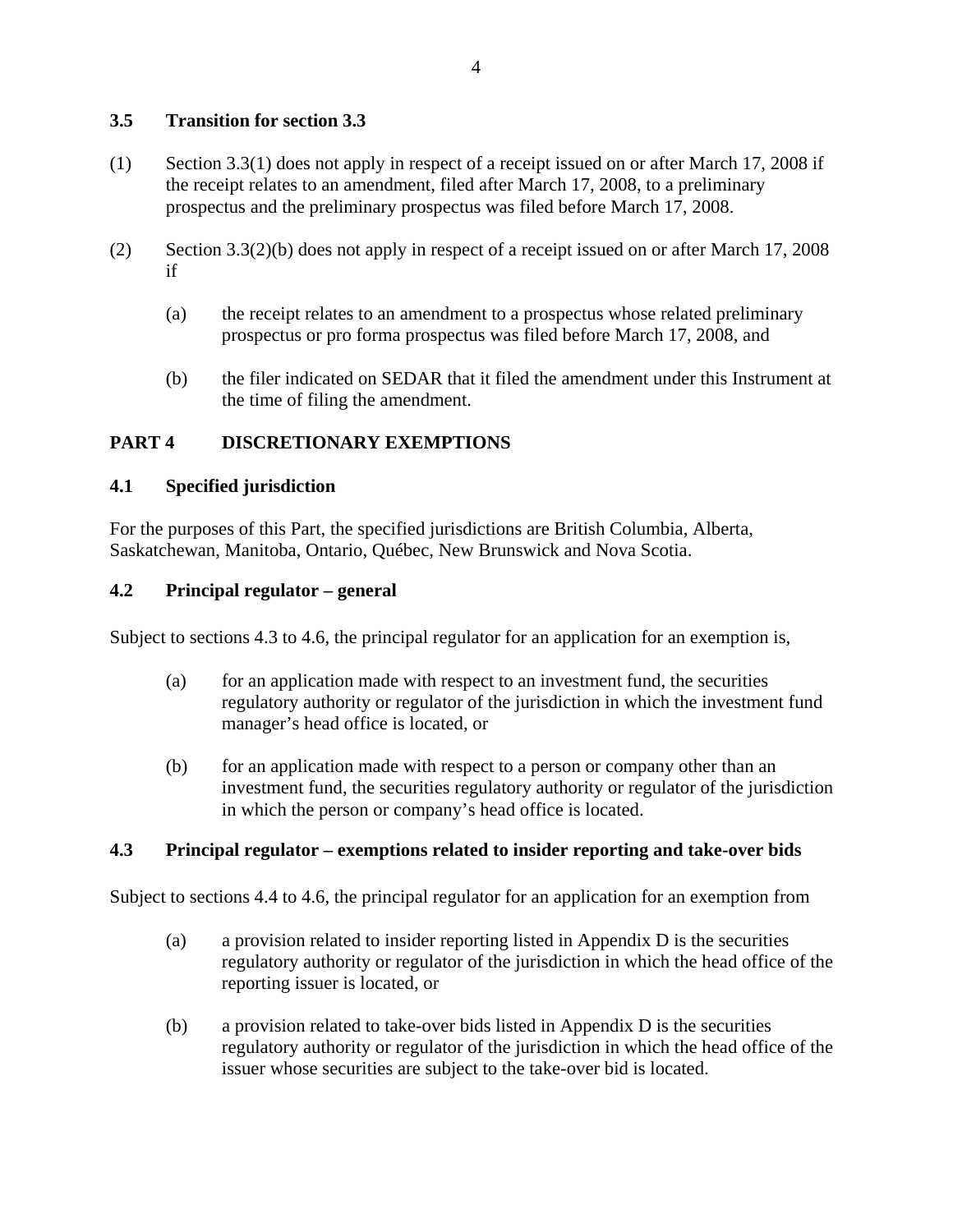## <span id="page-5-0"></span>**4.4 Principal regulator – head office not in a specified jurisdiction**

Subject to section 4.5 and 4.6, if the jurisdiction identified under section 4.2 or 4.3, as applicable, is not a specified jurisdiction, the principal regulator for the application is the securities regulatory authority or regulator of the specified jurisdiction with which

- (a) in the case of an application for an exemption from a provision related to insider reporting listed in Appendix D, the reporting issuer has the most significant connection,
- (b) in the case of an application for an exemption related to a provision related to takeover bids listed in Appendix D, the issuer whose securities are subject to the takeover bid has the most significant connection, or
- (c) in any other case, the person or company or, in the case of an investment fund, the investment fund manager, has the most significant connection.

## **4.5 Principal regulator – exemption not sought in principal jurisdiction**

- (1) Subject to subsection (2), if a person or company is not seeking an exemption in the jurisdiction of the principal regulator, as determined under section 4.2, 4.3 or 4.4, as applicable, the principal regulator for the application is the securitites regulatory authority or regulator in the specified jurisdiction
	- (a) in which the person or company is seeking the exemption, and
	- (b) with which
		- (i) in the case of an application for an exemption from a provision related to insider reporting, the reporting issuer has the most significant connection,
		- (ii) in the case of an application for an exemption from a provision related to take-over bids, the issuer whose securities are subject to the take-over bid has the most significant connection, or
		- (iii) in any other case, the person or company, or in the case of an investment fund, the investment fund manager, has the most significant connection.
- (2) If at any one time a person or company is seeking more than one exemption and not all of the exemptions are needed in the jurisdiction of the principal regulator, as determined under section 4.2, 4.3 or 4.4 or subsection (1), as applicable, the person or company may make the application to the securities regulatory authority or regulator in the specified jurisdiction
	- (a) in which the person or company is seeking all of the exemptions, and
	- (b) with which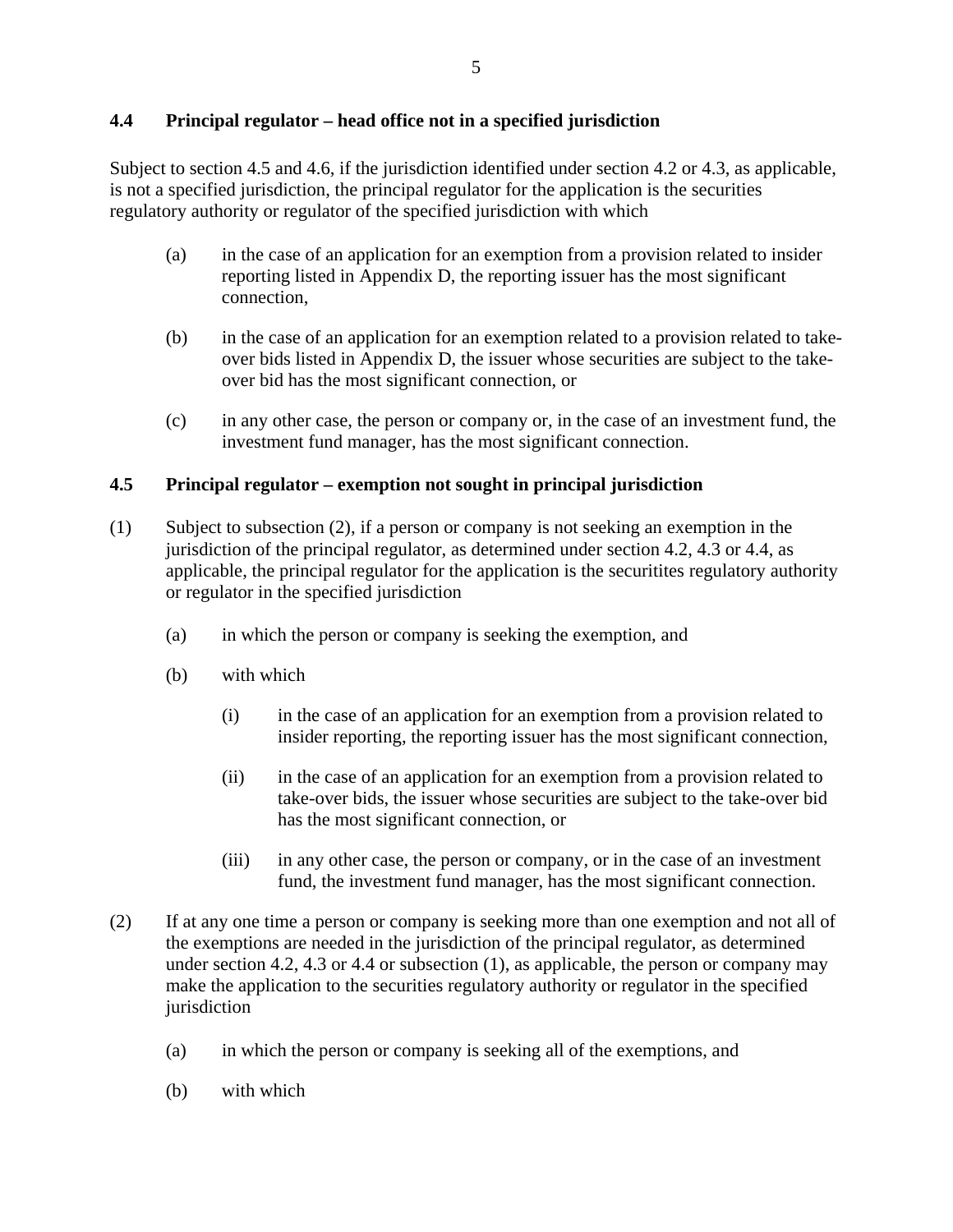- <span id="page-6-0"></span>(i) in the case of an application for an exemption from a provision related to insider reporting, the reporting issuer has the most significant connection,
- (ii) in the case of an application for exemption from a provision related to takeover bids, the isuer whose securities are subject to the take-over bid has the most significant connection, or
- (iii) in any other case, the person or company, or in the case of an investment fund, the investment fund manager, has the most significant connection.
- (3) If a person makes an application under subsection (2), the securities regulatory authority or regulator under that subsection is the principal regulator for the application.

## **4.6 Discretionary change of principal regulator for discretionary exemption applications**

If a person or company receives written notice from a securities regulatory authority or regulator that specifies a principal regulator for the person or company's application, the securities regulatory authority or regulator specified in the notice is the principal regulator for the application.

### **4.7 Passport application of discretionary exemptions**

- (1) If an application is made in the principal jurisdiction for an exemption from a provision of securities legislation listed in Appendix D, the equivalent provision of the local jurisdiction does not apply if
	- (a) the local jurisdiction is not the principal jurisdiction for the application,
	- (b) the principal regulator for the application granted the exemption,
	- (c) the person or company that made the application gives notice to the securities regulatory authority or regulator that this subsection is intended to be relied upon for the equivalent provision of the local jurisdiction, and
	- (d) the person or company relying on the exemption complies with any terms, conditions, restrictions or requirements imposed by the principal regulator as if they were imposed in the local jurisdiction.
- (2) For the purpose of paragraph (1) (c), the person or company may give the notice referred to in that paragraph by giving it to the principal regulator.

### **4.8 Availability of passport for discretionary exemptions applied for before March 17, 2008**

(1) If, before March 17, 2008, an application was made in a specified jurisdiction for an exemption from a provision of securities legislation listed in Appendix D, the equivalent provision of the local jurisdiction does not apply if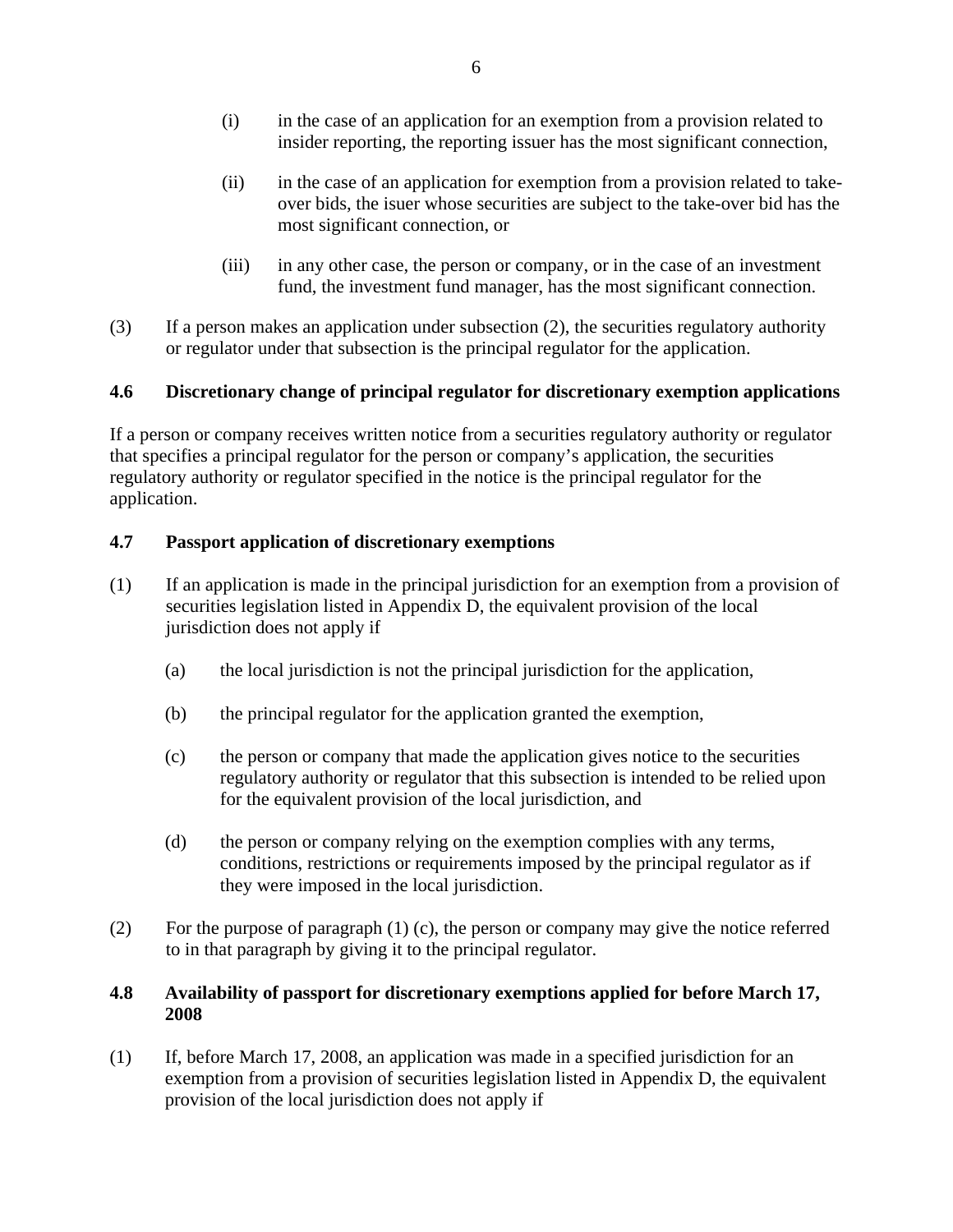- <span id="page-7-0"></span>(a) the local jurisdiction is not the specified jurisdiction,
- (b) the securities regulatory authority or regulator in the specified jurisdiction granted the exemption whether the order was made before, on or after March 17, 2008,
- (c) subject to subsection (3), the person or company that made the application gives notice to the securities regulatory authority or regulator that this subsection is intended to be relied upon for the equivalent provision of the local jurisdiction, and
- (d) the person or company relying on the exemption complies with any terms, conditions, restrictions or requirements imposed by the securities regulatory authority or regulator in the specified jurisdiction as if they were imposed in the local jurisdiction.
- (2) For the purpose of paragraph (1) (c), the person or company may give the notice referred to in that paragraph by giving it to the securities regulatory authority or regulator that would be the principal regulator under Part 4 if an application were to be made under that Part at the time the notice is given.
- (3) Paragraph  $(1)(c)$  does not apply to a reporting issuer in respect of an exemption from a CD requirement, as defined in Multilateral Instrument 11-101 *Principal Regulator System*, if, before March 17, 2008,
	- (a) the principal regulator, identified under that Instrument, granted the exemption, and
	- (b) the reporting issuer filed the notice of principal regulator under section 2.2 or 2.3 of that Instrument.

## **PART 5 EFFECTIVE DATE**

#### **5.1 Effective date**

This Instrument comes into force on March 17, 2008.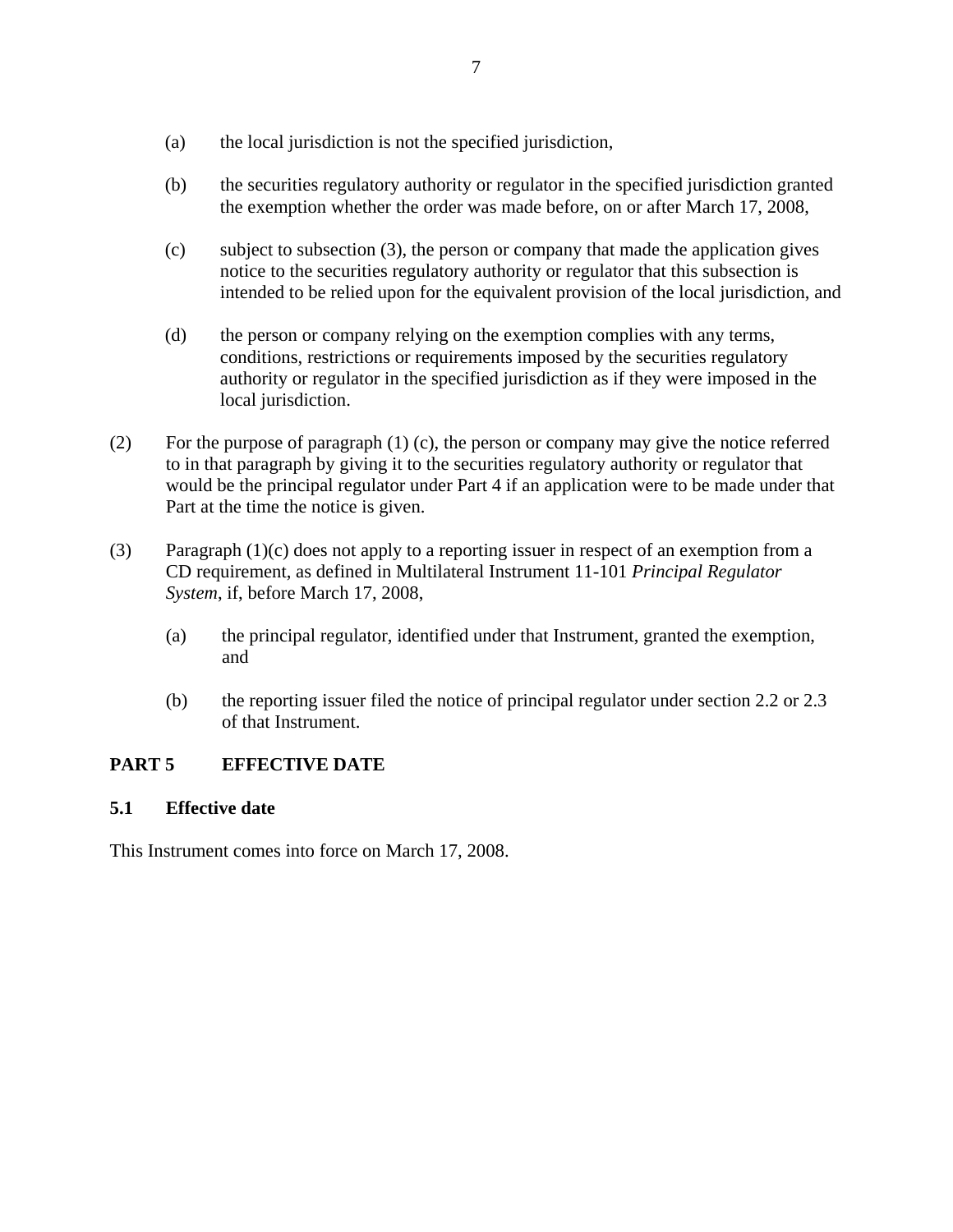## **APPENDIX A Non-harmonized continuous disclosure provisions**

<span id="page-8-0"></span>

| <b>Jurisdiction</b>          | <b>Provisions</b>                                                                                                                                                       |
|------------------------------|-------------------------------------------------------------------------------------------------------------------------------------------------------------------------|
| <b>British Columbia</b>      | sections 2 ( <i>Foreign financial statements</i><br>and reports), and 3, other than subsection<br>3(3) (Preparation of financial statements)<br>of the Securities Rules |
| Alberta                      | none                                                                                                                                                                    |
| Saskatchewan                 | none                                                                                                                                                                    |
| Manitoba                     | none                                                                                                                                                                    |
| Québec                       | none                                                                                                                                                                    |
| New Brunswick                | none                                                                                                                                                                    |
| Nova Scotia                  | none                                                                                                                                                                    |
| Prince Edward Island         | none                                                                                                                                                                    |
| Newfoundland and Labrador    | none                                                                                                                                                                    |
| Yukon                        | none                                                                                                                                                                    |
| <b>Northwest Territories</b> | none                                                                                                                                                                    |
| Nunavut                      | none                                                                                                                                                                    |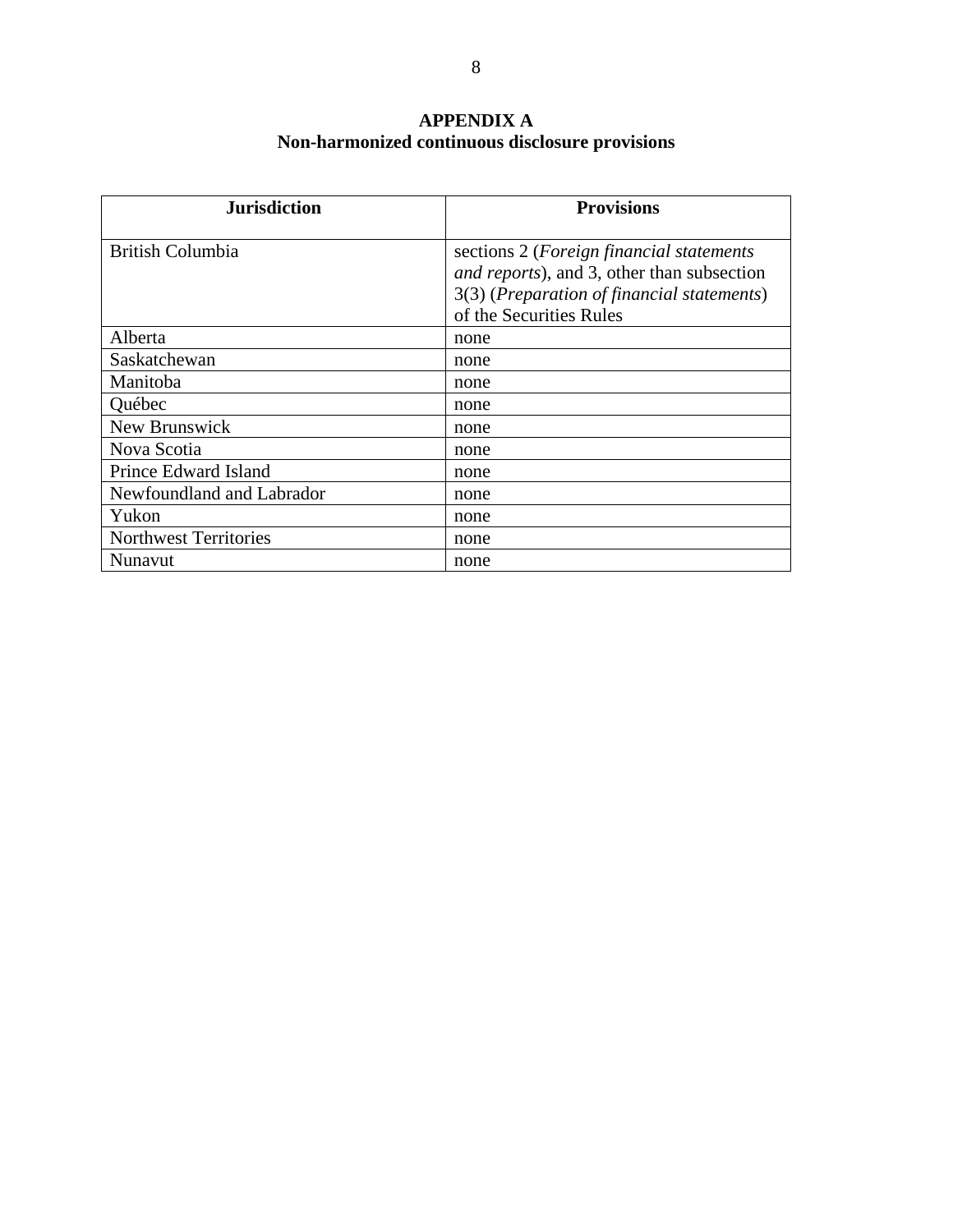# **APPENDIX B Prospectus provisions**

<span id="page-9-0"></span>

| <b>Jurisdiction</b>          | <i>Securities Act provisions</i>                      |
|------------------------------|-------------------------------------------------------|
| <b>British Columbia</b>      | sections $61(1)$ ( <i>Prospectus required</i> ) and   |
|                              | 62 (Voluntary filing of prospectus)                   |
| Alberta                      | section 110 (Filing prospectus)                       |
| Saskatchewan                 | section 58 (Prospectus required)                      |
| Manitoba                     | sections $37(1)$ ( <i>Prohibition as to trading</i> ) |
|                              | and $37(1.1)$ ( <i>Voluntary filing of non-</i>       |
|                              | offering prospectus)                                  |
| Ontario                      | section 53 (Prospectus required)                      |
| Québec                       | sections 11 (Prospectus required), 12                 |
|                              | (Distribution outside Québec), and 68 (para           |
|                              | 2) (Voluntary filing of prospectus)                   |
| New Brunswick                | section 71 (Filing of preliminary                     |
|                              | prospectus and prospectus required and                |
|                              | voluntary filing of prospectus)                       |
| Nova Scotia                  | sections $58(1)$ ( <i>Prospectus required</i> ) and   |
|                              | 58(2) (Prospectus to enable issuer to                 |
|                              | become a reporting issuer where no                    |
|                              | distribution is contemplated)                         |
| Prince Edward Island         | section 94 ( <i>Prospectus required</i> )             |
| Newfoundland and Labrador    | sections 54.(1) (Prospectus required) and             |
|                              | $54.2$ ) (Prospectus to enable issuer to              |
|                              | become a reporting issuer where no                    |
|                              | distribution is contemplated)                         |
| Yukon                        | section 94 (Prospectus required)                      |
| <b>Northwest Territories</b> | section $27(2)$ ( <i>Prohibition</i> )                |
| Nunavut                      | section 27(2) ( <i>Prohibition</i> )                  |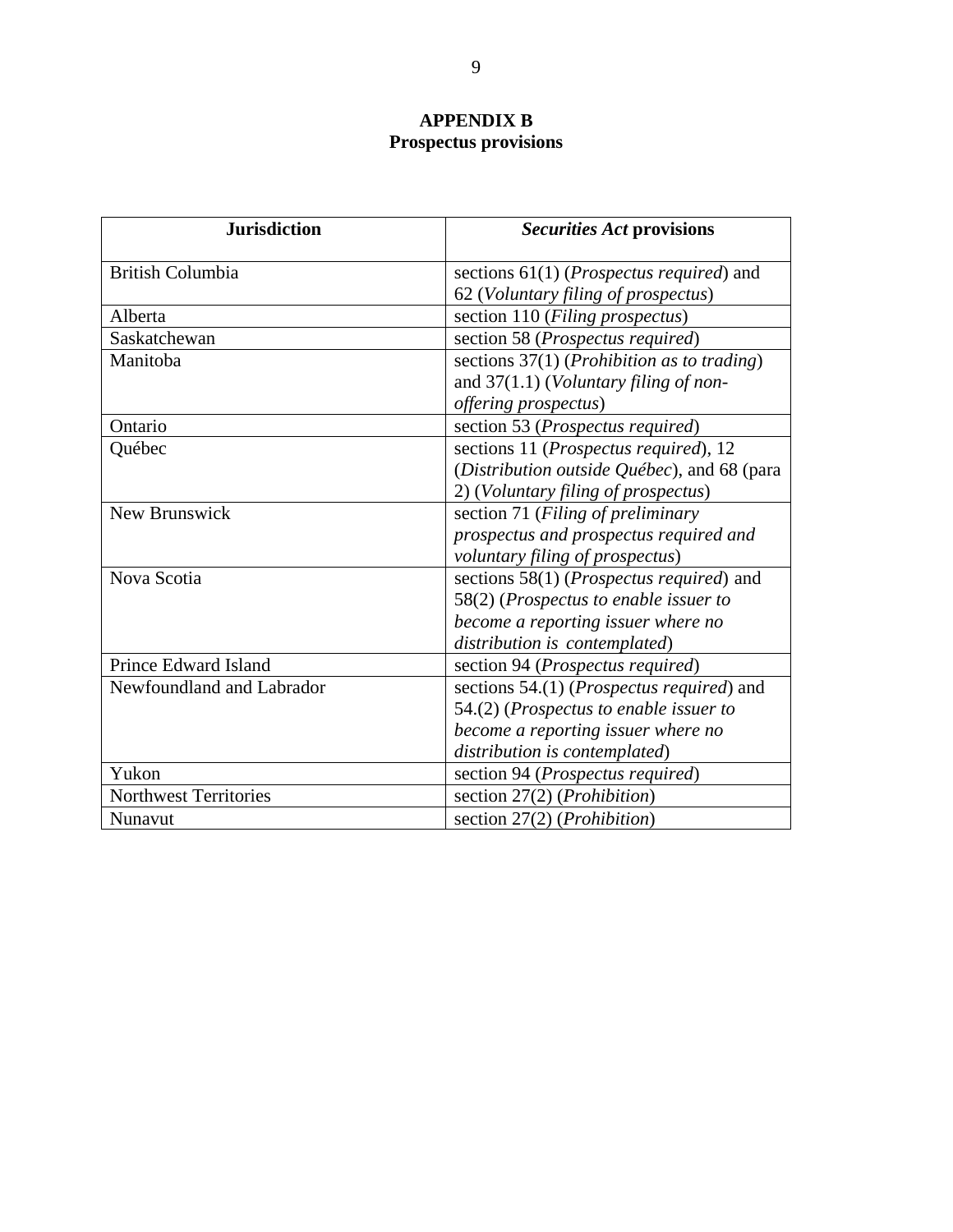# **APPENDIX C Non-harmonized prospectus provisions**

<span id="page-10-0"></span>

| <b>Jurisdiction</b>          | <b>Provisions</b>                                                                                                                                                               |
|------------------------------|---------------------------------------------------------------------------------------------------------------------------------------------------------------------------------|
| <b>British Columbia</b>      | sections 2 ( <i>Foreign financial statements</i><br><i>and reports</i> ), and 3, other than subsection<br>3(3) (Preparation of financial statements)<br>of the Securities Rules |
| Alberta                      | none                                                                                                                                                                            |
| Saskatchewan                 | none                                                                                                                                                                            |
| Manitoba                     | none                                                                                                                                                                            |
| Québec                       | section 25 (Distribution made by the issuer<br><i>itself</i> ) of Securities Regulation                                                                                         |
| New Brunswick                | none                                                                                                                                                                            |
| Nova Scotia                  | none                                                                                                                                                                            |
| Prince Edward Island         | none                                                                                                                                                                            |
| Newfoundland and Labrador    | none                                                                                                                                                                            |
| Yukon                        | none                                                                                                                                                                            |
| <b>Northwest Territories</b> | none                                                                                                                                                                            |
| Nunavut                      | none                                                                                                                                                                            |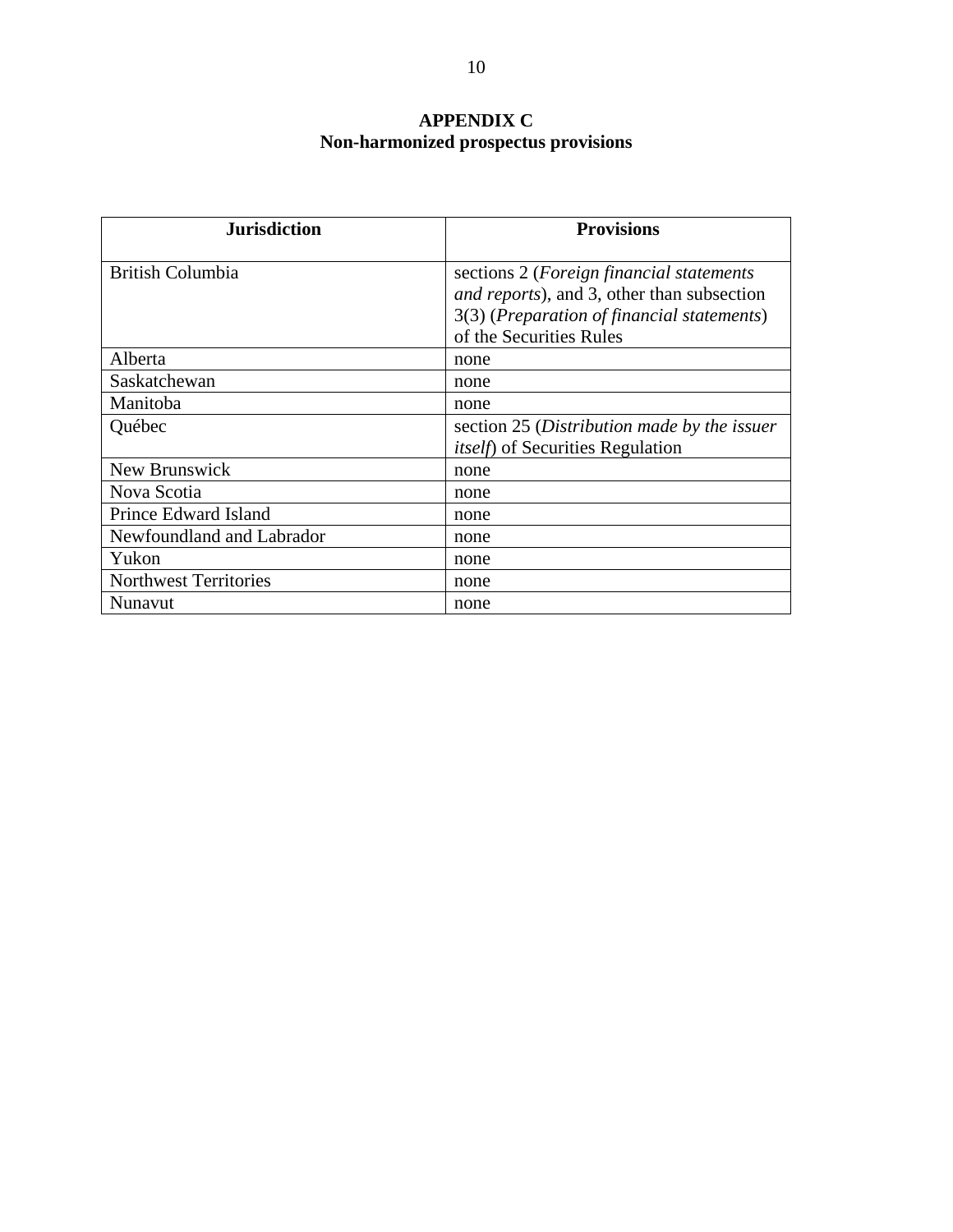### **APPENDIX D Equivalent provisions**

All references are to provisions of the *Securities Act* of the relevant jurisdiction unless otherwise noted. All references to 'NI' are to 'National Instruments". All references to 'MI' are to 'Multilateral Instruments'.

<span id="page-11-0"></span>

| <b>Provision</b>    | <b>British</b>  | <b>Alberta</b> | <b>Saskatchewan</b> | <b>Manitoba</b> | Québec | <b>Nova</b>             | <b>New</b>                                                 | <b>Prince</b> | <b>Newfoundland</b> | <b>Yukon</b> | <b>Northwest</b>   | <b>Nunavut</b>   Ontario |           |
|---------------------|-----------------|----------------|---------------------|-----------------|--------|-------------------------|------------------------------------------------------------|---------------|---------------------|--------------|--------------------|--------------------------|-----------|
|                     | <b>Columbia</b> |                |                     |                 |        | <b>Scotia</b>           | <b>Brunswick</b>                                           | <b>Edward</b> | and Labrador        |              | <b>Territories</b> |                          |           |
|                     |                 |                |                     |                 |        |                         |                                                            | <b>Island</b> |                     |              |                    |                          |           |
| <b>SEDAR</b>        |                 |                |                     |                 |        |                         | NI 13-101                                                  |               |                     |              |                    |                          |           |
| Marketplace         |                 |                |                     |                 |        |                         | NI 21-101                                                  |               |                     |              |                    |                          |           |
| operation           |                 |                |                     |                 |        |                         | (only Parts $6, 7 - 11$ , as they apply to an ATS, and 13) |               |                     |              |                    |                          |           |
| Trading rules       |                 |                |                     |                 |        |                         | NI 23-101                                                  |               |                     |              |                    |                          |           |
|                     |                 |                |                     |                 |        |                         | (only Parts 4 and $8-11$ )                                 |               |                     |              |                    |                          |           |
| Institutional trade |                 |                |                     |                 |        |                         | NI 24-101                                                  |               |                     |              | n/a                |                          | NI 24-101 |
| matching and        |                 |                |                     |                 |        |                         |                                                            |               |                     |              |                    |                          |           |
| settlement          |                 |                |                     |                 |        |                         |                                                            |               |                     |              |                    |                          |           |
| National            |                 |                |                     |                 |        |                         | NI 31-102                                                  |               |                     |              |                    |                          |           |
| registration        |                 |                |                     |                 |        |                         |                                                            |               |                     |              |                    |                          |           |
| database (NRD)      |                 |                |                     |                 |        |                         |                                                            |               |                     |              |                    |                          |           |
| Underwriting        |                 |                |                     |                 |        |                         | NI 33-105                                                  |               |                     |              |                    |                          |           |
| conflicts           |                 |                |                     |                 |        |                         |                                                            |               |                     |              |                    |                          |           |
| Registrant          |                 |                |                     |                 |        |                         | NI 33-109                                                  |               |                     |              |                    |                          |           |
| information         |                 |                |                     |                 |        |                         |                                                            |               |                     |              |                    |                          |           |
| Prospectus          |                 |                |                     |                 |        |                         | NI 41-101                                                  |               |                     |              |                    |                          |           |
| disclosure          |                 |                |                     |                 |        |                         | (except as noted below)                                    |               |                     |              |                    |                          |           |
| requirements        |                 |                |                     |                 |        |                         |                                                            |               |                     |              |                    |                          |           |
| Certificate of      |                 |                |                     |                 |        | $s.5.3(1)$ of NI 41-101 |                                                            |               |                     |              |                    |                          | s.58      |
| issuer              |                 |                |                     |                 |        |                         |                                                            |               |                     |              |                    |                          |           |
| Certificate of      |                 |                |                     |                 |        | s.5.4(1) of NI 41-101   |                                                            |               |                     |              |                    |                          | s.58      |
| corporate           |                 |                |                     |                 |        |                         |                                                            |               |                     |              |                    |                          |           |
| issuer              |                 |                |                     |                 |        |                         |                                                            |               |                     |              |                    |                          |           |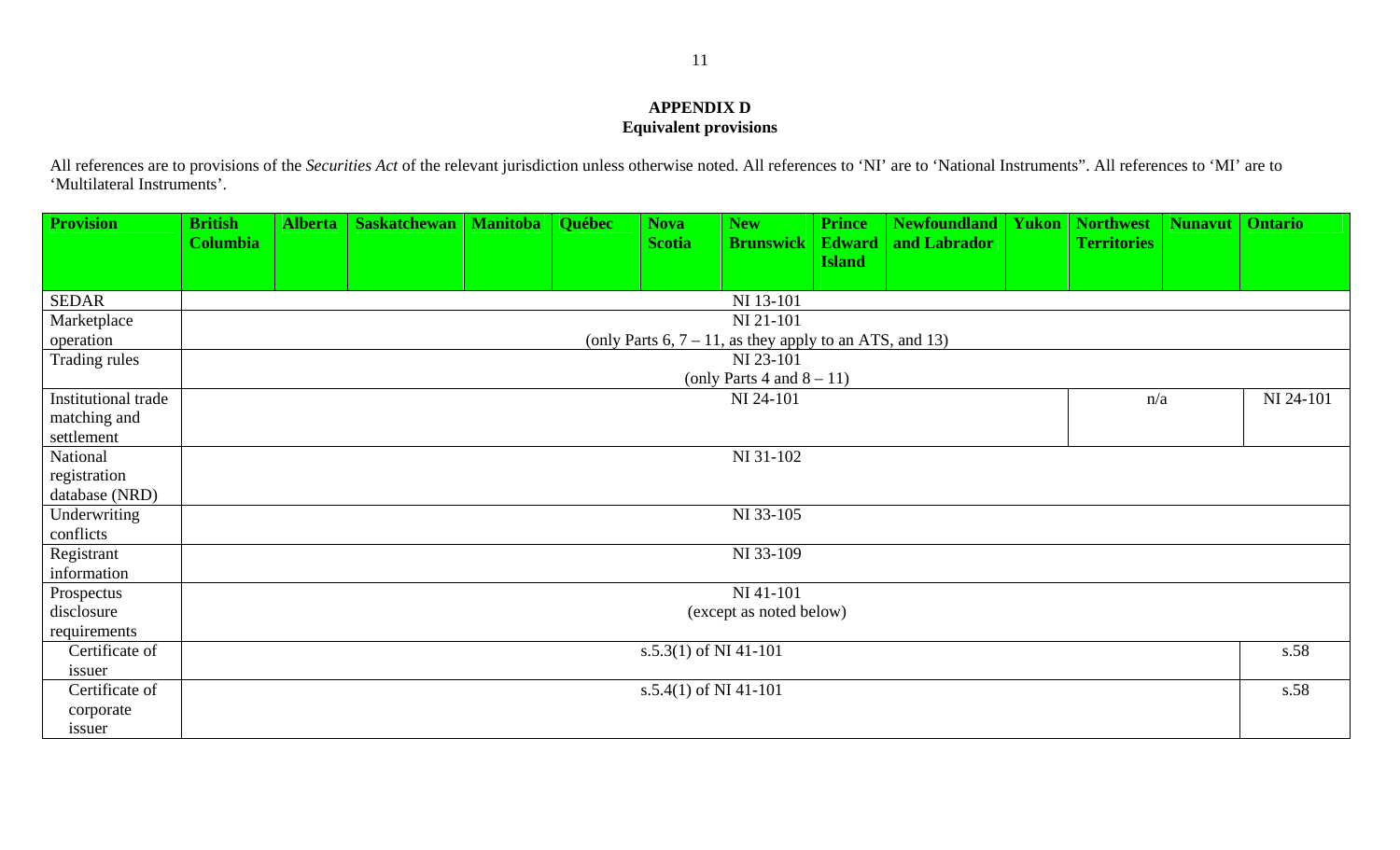| <b>Provision</b>                | <b>British</b><br><b>Columbia</b> | <b>Alberta</b> | <b>Saskatchewan</b>   Manitoba | Québec | <b>Nova</b><br><b>Scotia</b> | <b>New</b><br><b>Brunswick</b> | <b>Prince</b><br><b>Edward</b><br><b>Island</b> | <b>Newfoundland</b><br>and Labrador | Yukon | <b>Northwest</b><br><b>Territories</b> | <b>Nunavut</b> | <b>Ontario</b>   |
|---------------------------------|-----------------------------------|----------------|--------------------------------|--------|------------------------------|--------------------------------|-------------------------------------------------|-------------------------------------|-------|----------------------------------------|----------------|------------------|
| Certificate of                  |                                   |                |                                |        | s.5.8 of NI 41-101           |                                |                                                 |                                     |       |                                        |                | n/a              |
| issuer involved                 |                                   |                |                                |        |                              |                                |                                                 |                                     |       |                                        |                |                  |
| in reverse                      |                                   |                |                                |        |                              |                                |                                                 |                                     |       |                                        |                |                  |
| takeover                        |                                   |                |                                |        |                              |                                |                                                 |                                     |       |                                        |                |                  |
| Certificate of                  |                                   |                |                                |        | s.5.9(1) of NI 41-101        |                                |                                                 |                                     |       |                                        |                | s.59(1)          |
| underwriter                     |                                   |                |                                |        |                              |                                |                                                 |                                     |       |                                        |                |                  |
| Certificate of                  |                                   |                |                                |        | s.5.11(1) of NI 41-101       |                                |                                                 |                                     |       |                                        |                | s.58(1)          |
| promoter                        |                                   |                |                                |        |                              |                                |                                                 |                                     |       |                                        |                |                  |
| Delivery of                     |                                   |                |                                |        | s.6.4 of NI 41-101           |                                |                                                 |                                     |       |                                        |                | s.57(3)          |
| amendments                      |                                   |                |                                |        |                              |                                |                                                 |                                     |       |                                        |                |                  |
| Amendment to                    |                                   |                |                                |        | s.6.5(1) of NI 41-101        |                                |                                                 |                                     |       |                                        |                | s.57(1)          |
| a preliminary                   |                                   |                |                                |        |                              |                                |                                                 |                                     |       |                                        |                |                  |
| prospectus                      |                                   |                |                                |        |                              |                                |                                                 |                                     |       |                                        |                |                  |
| Amendment to                    |                                   |                |                                |        | s.6.6(1) of NI 41-101        |                                |                                                 |                                     |       |                                        |                | s.57(1)          |
| a final                         |                                   |                |                                |        |                              |                                |                                                 |                                     |       |                                        |                |                  |
| prospectus                      |                                   |                |                                |        |                              |                                |                                                 |                                     |       |                                        |                |                  |
| Amendment to                    |                                   |                |                                |        | s.6.6(2) of NI 41-101        |                                |                                                 |                                     |       |                                        |                | s.57(2)          |
| a final                         |                                   |                |                                |        |                              |                                |                                                 |                                     |       |                                        |                |                  |
| prospectus                      |                                   |                |                                |        |                              |                                |                                                 |                                     |       |                                        |                |                  |
| Regulator must                  |                                   |                |                                |        | s.6.6(3) of NI 41-101        |                                |                                                 |                                     |       |                                        |                | s.57(2.1)        |
| issue receipt<br>Regulator must |                                   |                |                                |        | s.6.6(4) of NI 41-101        |                                |                                                 |                                     |       |                                        |                | $ss.57(2.1)$ and |
| not refuse a                    |                                   |                |                                |        |                              |                                |                                                 |                                     |       |                                        |                | 61(3)            |
| receipt                         |                                   |                |                                |        |                              |                                |                                                 |                                     |       |                                        |                |                  |
| Prohibition                     |                                   |                |                                |        | s.6.6(5) of NI 41-101        |                                |                                                 |                                     |       |                                        |                | s.57(2.2)        |
| against                         |                                   |                |                                |        |                              |                                |                                                 |                                     |       |                                        |                |                  |
| distribution                    |                                   |                |                                |        |                              |                                |                                                 |                                     |       |                                        |                |                  |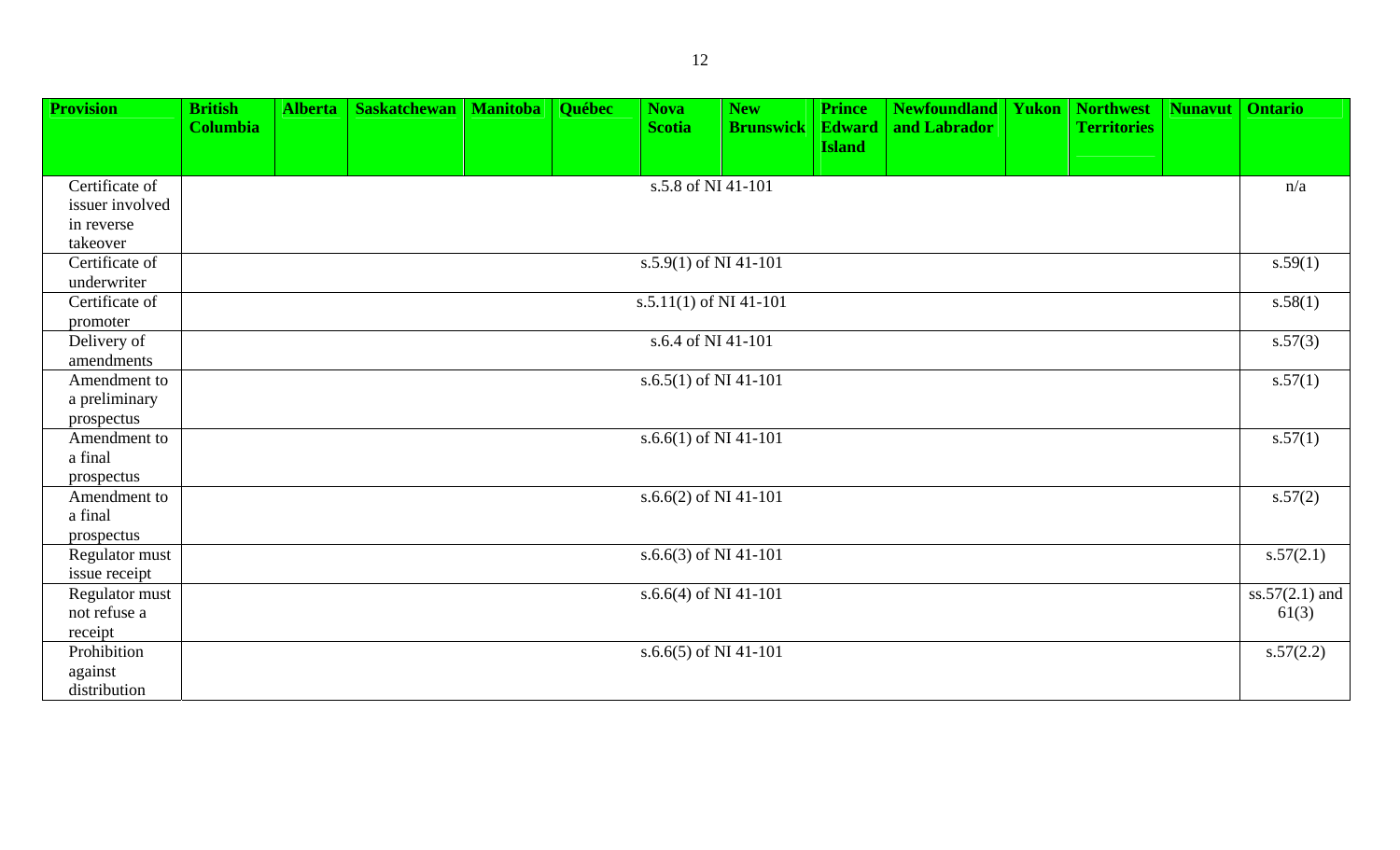| <b>Provision</b>             | <b>British</b>  | <b>Alberta</b> | <b>Saskatchewan</b> | <b>Manitoba</b> | Québec                  | <b>Nova</b>         | <b>New</b>       | <b>Prince</b>                  | <b>Newfoundland</b> | <b>Yukon   Northwest</b> | <b>Nunavut</b> | <b>Ontario</b> |
|------------------------------|-----------------|----------------|---------------------|-----------------|-------------------------|---------------------|------------------|--------------------------------|---------------------|--------------------------|----------------|----------------|
|                              | <b>Columbia</b> |                |                     |                 |                         | <b>Scotia</b>       | <b>Brunswick</b> | <b>Edward</b><br><b>Island</b> | and Labrador        | <b>Territories</b>       |                |                |
|                              |                 |                |                     |                 |                         |                     |                  |                                |                     |                          |                |                |
| Distribution of              |                 |                |                     |                 |                         | s.16.1 of NI 41-101 |                  |                                |                     |                          |                | ss.66 and 67   |
| preliminary                  |                 |                |                     |                 |                         |                     |                  |                                |                     |                          |                |                |
| prospectus and               |                 |                |                     |                 |                         |                     |                  |                                |                     |                          |                |                |
| distribution list            |                 |                |                     |                 |                         |                     |                  |                                |                     |                          |                |                |
| Statement of                 |                 |                |                     |                 |                         | s.18.1 of NI 41-101 |                  |                                |                     |                          |                | s.60           |
| rights                       |                 |                |                     |                 |                         |                     |                  |                                |                     |                          |                |                |
| Disclosure                   |                 |                |                     |                 |                         |                     | NI 43-101        |                                |                     |                          |                |                |
| standards for                |                 |                |                     |                 |                         |                     |                  |                                |                     |                          |                |                |
| mineral projects             |                 |                |                     |                 |                         |                     |                  |                                |                     |                          |                |                |
| Short form                   |                 |                |                     |                 |                         |                     | NI 44-101        |                                |                     |                          |                |                |
| prospectus                   |                 |                |                     |                 |                         |                     |                  |                                |                     |                          |                |                |
| distribution                 |                 |                |                     |                 |                         |                     |                  |                                |                     |                          |                |                |
| requirements                 |                 |                |                     |                 |                         |                     | NI 44-102        |                                |                     |                          |                |                |
| Shelf prospectus             |                 |                |                     |                 |                         |                     |                  |                                |                     |                          |                |                |
| requirements<br>Post receipt |                 |                |                     |                 |                         |                     | NI 44-103        |                                |                     |                          |                |                |
| pricing                      |                 |                |                     |                 |                         |                     |                  |                                |                     |                          |                |                |
| Rights offering              |                 |                |                     |                 |                         |                     | NI 45-101        |                                |                     |                          |                |                |
| requirements                 |                 |                |                     |                 |                         |                     |                  |                                |                     |                          |                |                |
| Resale of                    |                 |                |                     |                 |                         |                     | NI 45-102        |                                |                     |                          |                |                |
| securities                   |                 |                |                     |                 |                         |                     |                  |                                |                     |                          |                |                |
| Standards of                 |                 |                |                     |                 | NI 51-101               |                     |                  |                                |                     | n/a                      |                | NI 51-101      |
| disclosure for oil           |                 |                |                     |                 |                         |                     |                  |                                |                     |                          |                |                |
| and gas activities           |                 |                |                     |                 |                         |                     |                  |                                |                     |                          |                |                |
| Continuous                   |                 |                |                     |                 | NI 51-102               |                     |                  |                                |                     | n/a                      |                | NI 51-102      |
| disclosure                   |                 |                |                     |                 | (except as noted below) |                     |                  |                                |                     |                          |                | (except as     |
| obligations                  |                 |                |                     |                 |                         |                     |                  |                                |                     |                          |                | noted below)   |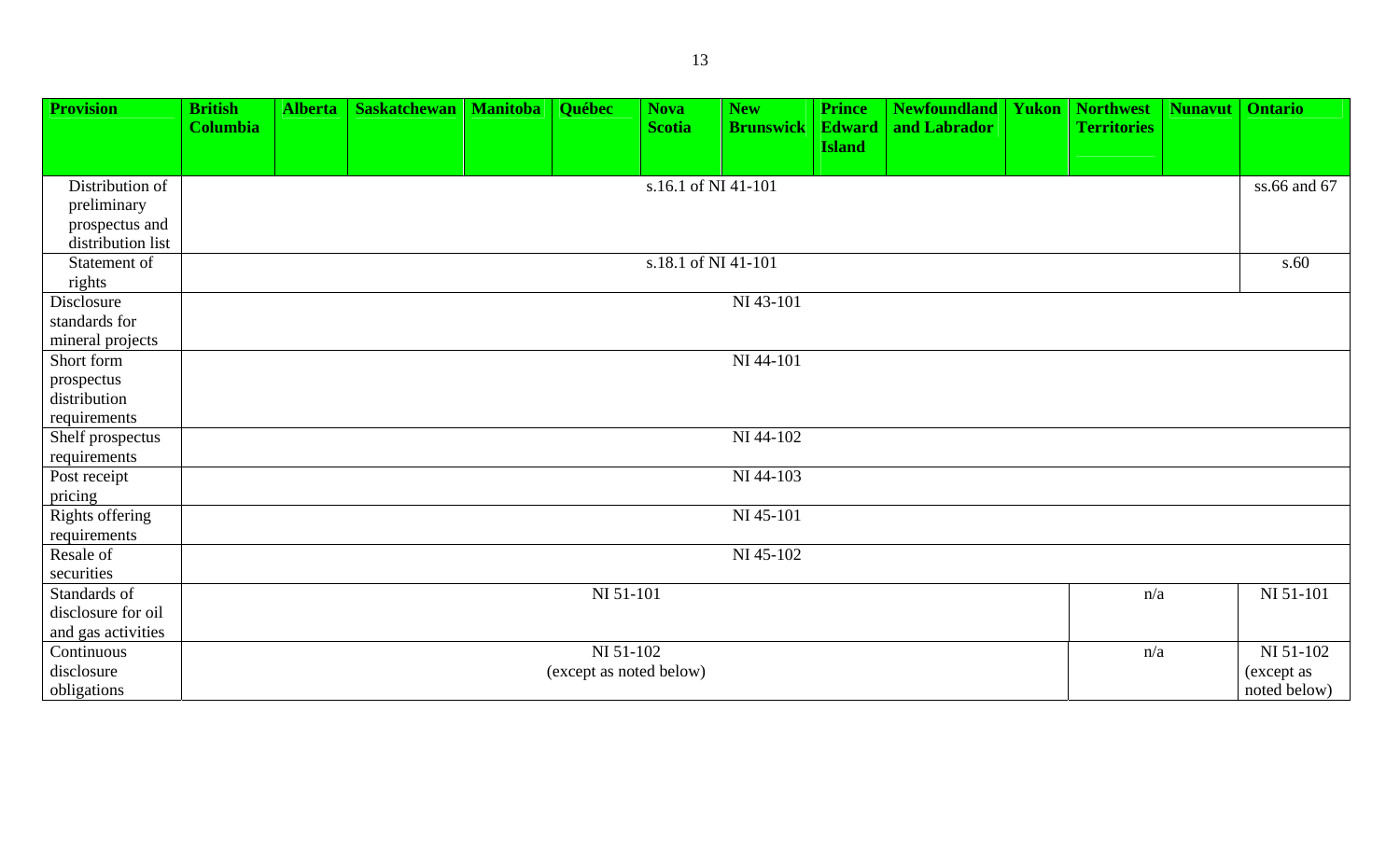| <b>Provision</b>                                                                             | <b>British</b><br><b>Columbia</b> | <b>Alberta</b> | <b>Saskatchewan</b> | <b>Manitoba</b> | Québec              | <b>Nova</b><br><b>Scotia</b> | <b>New</b><br><b>Brunswick</b> | <b>Prince</b><br><b>Edward</b><br><b>Island</b> | <b>Newfoundland</b><br>and Labrador | <b>Yukon</b> | <b>Northwest</b><br><b>Territories</b> | <b>Nunavut</b> | <b>Ontario</b>                                                                    |
|----------------------------------------------------------------------------------------------|-----------------------------------|----------------|---------------------|-----------------|---------------------|------------------------------|--------------------------------|-------------------------------------------------|-------------------------------------|--------------|----------------------------------------|----------------|-----------------------------------------------------------------------------------|
| Publication of<br>material<br>change                                                         |                                   |                |                     |                 | s. 7.1 of NI 51-102 |                              |                                |                                                 |                                     |              | n/a                                    |                | s.75 of<br>Securities Act<br>and $s.3(1.1)$ of<br>Regulation<br>1015<br>(General) |
| Accounting<br>principles,<br>auditing standards<br>and reporting<br>currency<br>requirements |                                   |                |                     |                 |                     |                              | NI 52-107                      |                                                 |                                     |              |                                        |                |                                                                                   |
| Auditor oversight                                                                            |                                   |                |                     |                 |                     |                              | NI 52-108                      |                                                 |                                     |              |                                        |                |                                                                                   |
| Certification of<br>disclosure in<br>annual and<br>interim filings                           |                                   |                |                     |                 |                     |                              | NI 52-109                      |                                                 |                                     |              |                                        |                |                                                                                   |
| Audit committees                                                                             |                                   |                |                     |                 |                     |                              | NI 52-110                      |                                                 |                                     |              |                                        |                |                                                                                   |
| Communication<br>with beneficial<br>owners                                                   |                                   |                |                     |                 | NI 54-101           |                              |                                |                                                 |                                     |              | n/a                                    |                | NI 54-101                                                                         |
| System for<br>electronic<br>disclosure by<br>insiders (SEDI)                                 |                                   |                |                     |                 | NI 55-102           |                              |                                |                                                 |                                     |              | n/a                                    |                | NI 55-102                                                                         |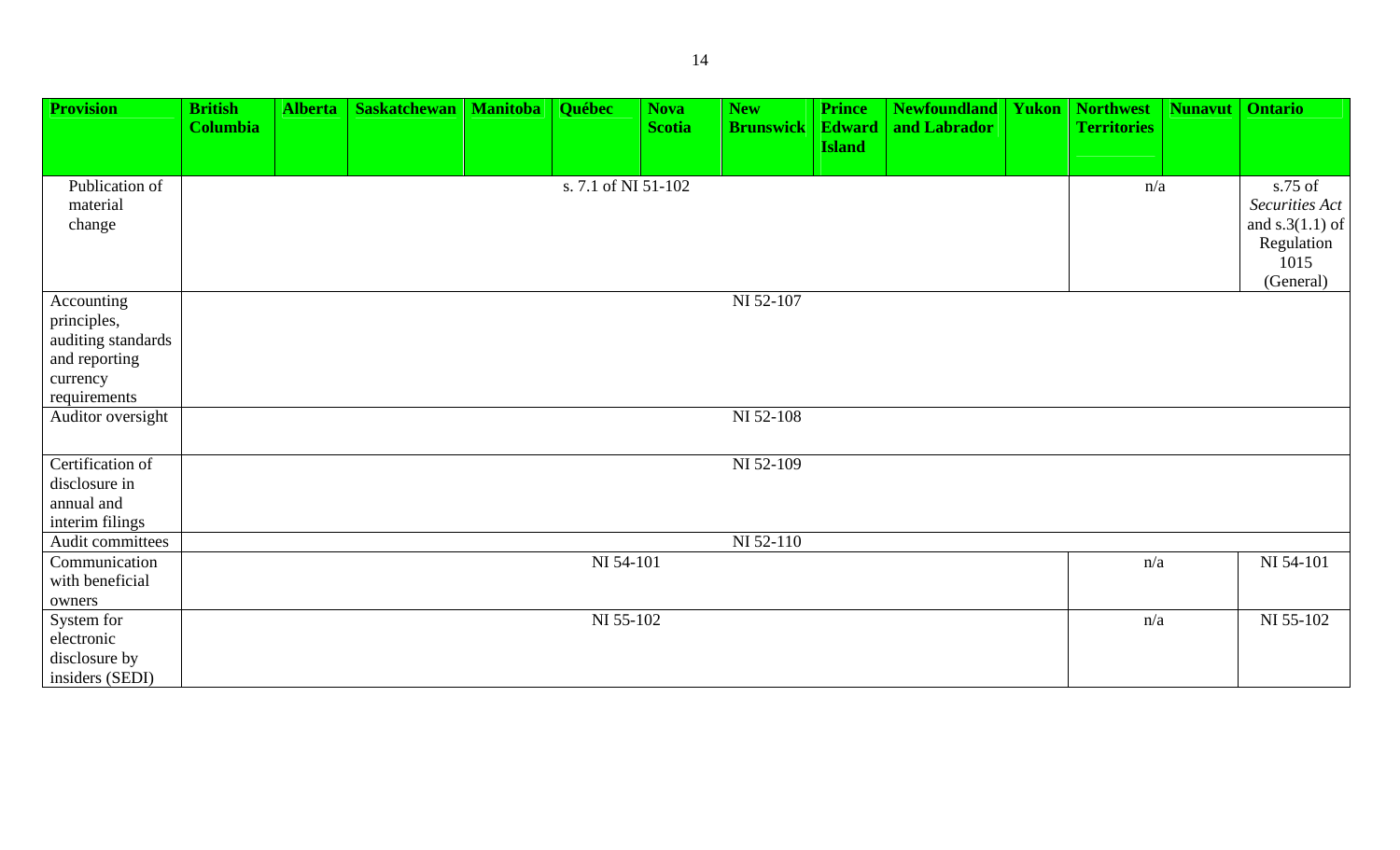| <b>Provision</b>                                                                                  | <b>British</b><br><b>Columbia</b>                                                                                               | <b>Alberta</b> | Saskatchewan | <b>Manitoba</b> | Québec | <b>Nova</b><br><b>Scotia</b> | <b>New</b><br><b>Brunswick</b> | <b>Prince</b><br><b>Edward</b> | <b>Newfoundland</b><br>and Labrador | <b>Yukon   Northwest</b><br><b>Territories</b> | Nunavut               | <b>Ontario</b>        |
|---------------------------------------------------------------------------------------------------|---------------------------------------------------------------------------------------------------------------------------------|----------------|--------------|-----------------|--------|------------------------------|--------------------------------|--------------------------------|-------------------------------------|------------------------------------------------|-----------------------|-----------------------|
|                                                                                                   |                                                                                                                                 |                |              |                 |        |                              |                                | <b>Island</b>                  |                                     |                                                |                       |                       |
| Insider reporting<br>for certain<br>derivative<br>transactions (EM)<br>- Reporting<br>requirement | ss. 87(2),<br>$(5)$ and $(6)$                                                                                                   |                |              |                 |        | s. 2.1 of MI 55-103          |                                |                                |                                     | n/a                                            |                       | s.2.1 of MI<br>55-103 |
| $EM - Existing$<br>agreements<br>which<br>continue in<br>force                                    | s.87.1                                                                                                                          |                |              |                 |        | s.2.3 of MI 55-103           |                                |                                |                                     | n/a                                            |                       | s.2.3 of MI<br>55-103 |
| $EM - Existing$<br>agreements<br>entered into<br>prior to<br>becoming<br>insider                  | $s.87(2)$ and<br>(6)                                                                                                            |                |              |                 |        | s.2.4 of MI 55-103           |                                |                                |                                     | n/a                                            | s.2.4 of MI<br>55-103 |                       |
| $EM$ – Form<br>and timing of<br>report                                                            | s. $87(2)$ ,<br>$(5)$ and $(6)$<br>of<br><b>Securities</b><br>Act and s.<br>$155.1(1)$ ,<br>$(2)$ and $(3)$<br>of<br>Securities |                |              |                 |        | s.3.1 of MI 55-103           |                                |                                |                                     | n/a                                            |                       | s.3.1 of MI<br>55-103 |

Rules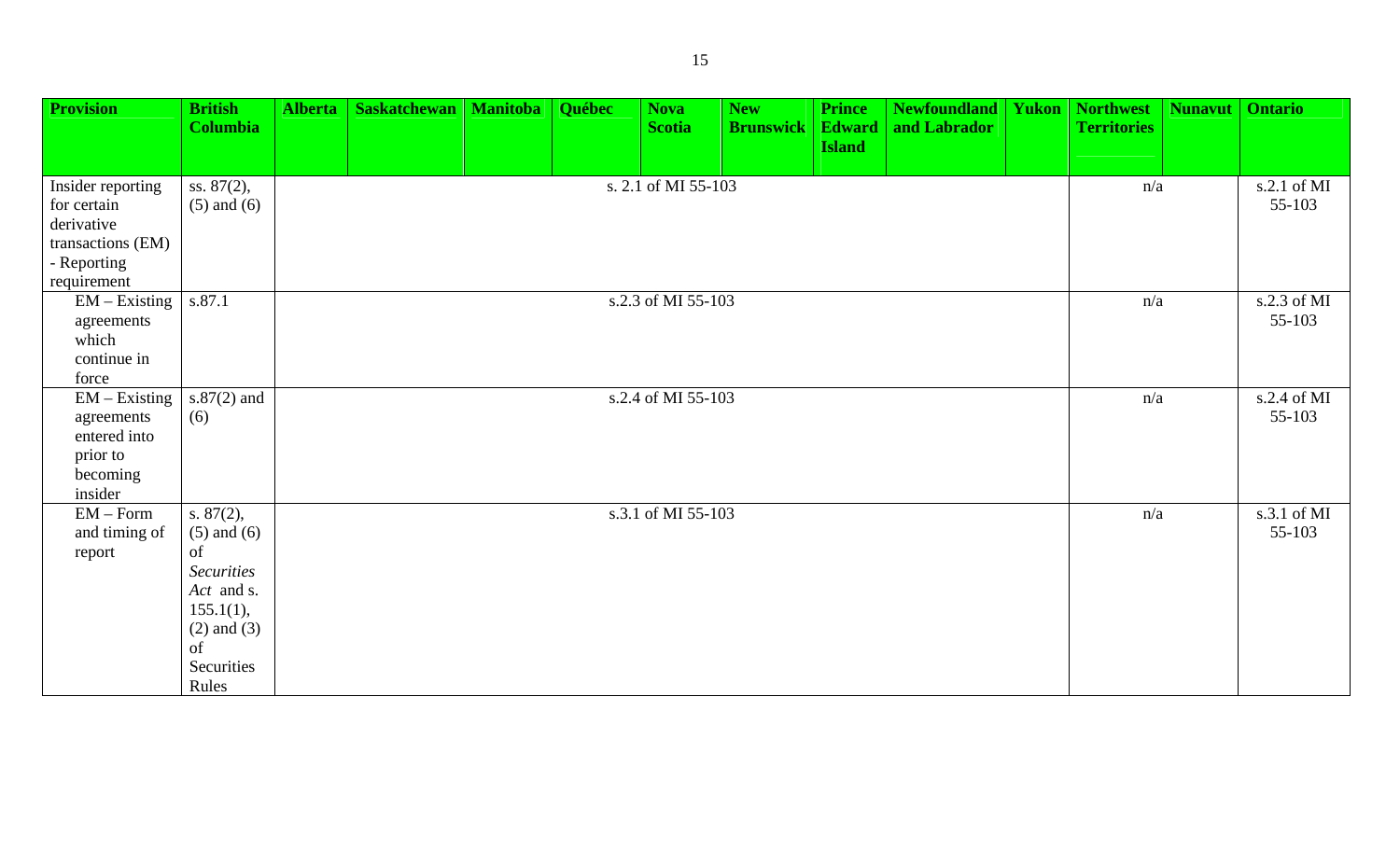| <b>Provision</b>        | <b>British</b>    | <b>Alberta</b> | <b>Saskatchewan</b> | <b>Manitoba</b> | Québec    | <b>Nova</b>        | <b>New</b>       | <b>Prince</b> | <b>Newfoundland</b> | <b>Yukon   Northwest</b> | <b>Nunavut</b> | <b>Ontario</b> |
|-------------------------|-------------------|----------------|---------------------|-----------------|-----------|--------------------|------------------|---------------|---------------------|--------------------------|----------------|----------------|
|                         | <b>Columbia</b>   |                |                     |                 |           | <b>Scotia</b>      | <b>Brunswick</b> | <b>Edward</b> | and Labrador        | <b>Territories</b>       |                |                |
|                         |                   |                |                     |                 |           |                    |                  | <b>Island</b> |                     |                          |                |                |
| $EM$ – Form             | s. 87.1 of        |                |                     |                 |           | s.3.2 of MI 55-103 |                  |               |                     | n/a                      |                | s.3.2 of MI    |
| and timing of           | <b>Securities</b> |                |                     |                 |           |                    |                  |               |                     |                          |                | 55-103         |
| report for              | Act and s.        |                |                     |                 |           |                    |                  |               |                     |                          |                |                |
| existing                | $155.1(4)$ of     |                |                     |                 |           |                    |                  |               |                     |                          |                |                |
| agreements              | Securities        |                |                     |                 |           |                    |                  |               |                     |                          |                |                |
|                         | Rules             |                |                     |                 |           |                    |                  |               |                     |                          |                |                |
| $EM$ – Form             | s. $87(2)$        |                |                     |                 |           | s.3.3 of MI 55-103 |                  |               |                     | n/a                      |                | s.3.3 of MI    |
| and timing of           | and $(6)$ of      |                |                     |                 |           |                    |                  |               |                     |                          |                | 55-103         |
| report for              | <b>Securities</b> |                |                     |                 |           |                    |                  |               |                     |                          |                |                |
| existing                | Act and s.        |                |                     |                 |           |                    |                  |               |                     |                          |                |                |
| agreements              | 155.1(1)          |                |                     |                 |           |                    |                  |               |                     |                          |                |                |
| entered into            | and $(3)$ of      |                |                     |                 |           |                    |                  |               |                     |                          |                |                |
| prior to                | Securities        |                |                     |                 |           |                    |                  |               |                     |                          |                |                |
| becoming<br>insider     | Rules             |                |                     |                 |           |                    |                  |               |                     |                          |                |                |
| Disclosure of           |                   |                |                     |                 | NI 58-101 |                    |                  |               |                     | n/a                      |                | NI 58-101      |
|                         |                   |                |                     |                 |           |                    |                  |               |                     |                          |                |                |
| corporate<br>governance |                   |                |                     |                 |           |                    |                  |               |                     |                          |                |                |
| practices               |                   |                |                     |                 |           |                    |                  |               |                     |                          |                |                |
| Protection of           |                   |                | n/a                 |                 | MI 61-101 |                    |                  |               | n/a                 |                          |                | MI 61-101      |
| minority security       |                   |                |                     |                 |           |                    |                  |               |                     |                          |                |                |
| holders in special      |                   |                |                     |                 |           |                    |                  |               |                     |                          |                |                |
| transactions            |                   |                |                     |                 |           |                    |                  |               |                     |                          |                |                |
| Early warning           |                   |                |                     |                 | NI 62-103 |                    |                  |               |                     | n/a                      |                | NI 62-103      |
| reports and other       |                   |                |                     |                 |           |                    |                  |               |                     |                          |                |                |
| take-over bid and       |                   |                |                     |                 |           |                    |                  |               |                     |                          |                |                |
| insider reporting       |                   |                |                     |                 |           |                    |                  |               |                     |                          |                |                |
| requirements            |                   |                |                     |                 |           |                    |                  |               |                     |                          |                |                |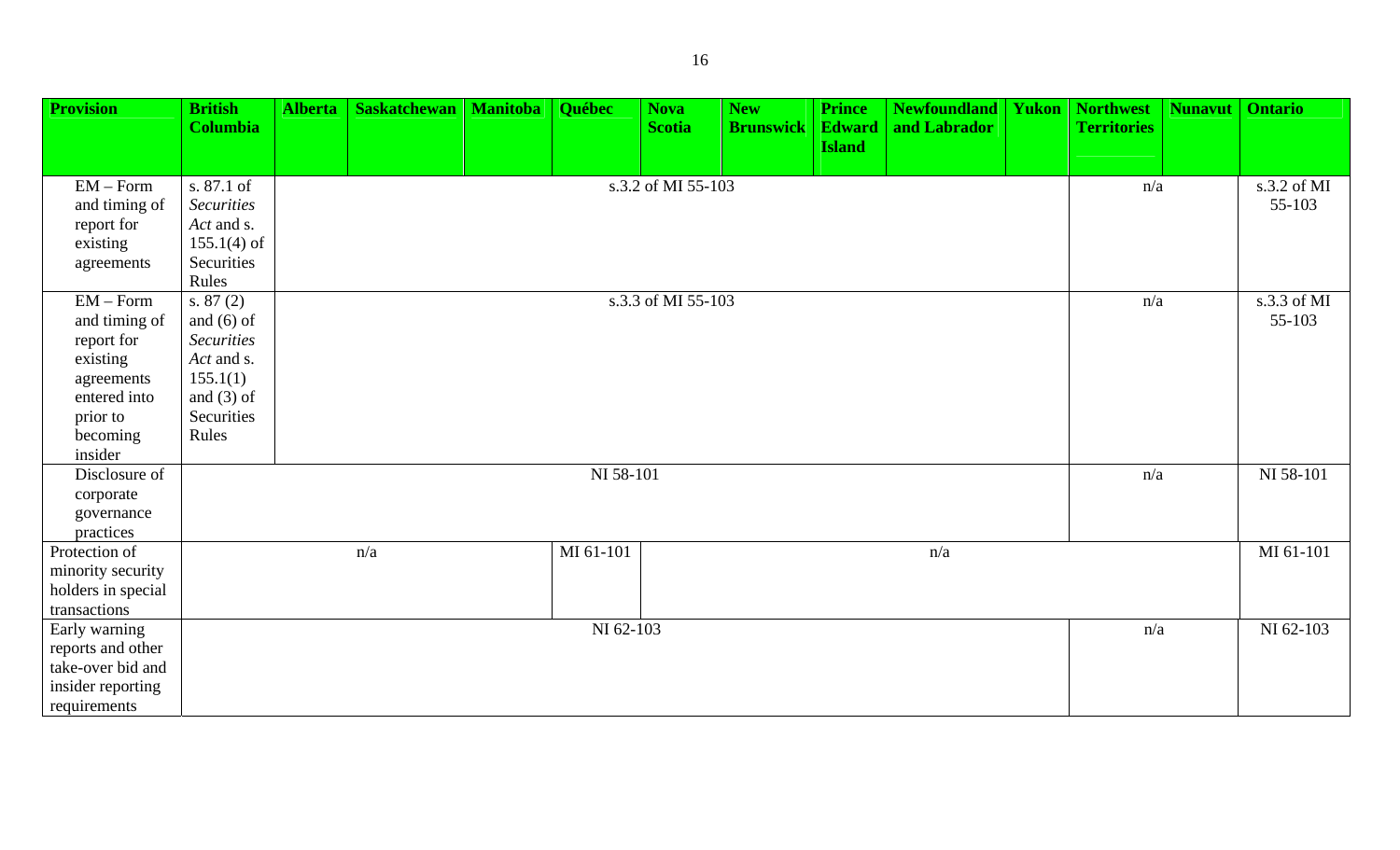| <b>Provision</b> | <b>British</b>  | <b>Alberta</b> | <b>Saskatchewan</b> | <b>Manitoba</b> | Québec | <b>Nova</b>           | <b>New</b>       | <b>Prince</b> | <b>Newfoundland</b> | <b>Yukon</b> | <b>Northwest</b>   | Nunavut | <b>Ontario</b> |
|------------------|-----------------|----------------|---------------------|-----------------|--------|-----------------------|------------------|---------------|---------------------|--------------|--------------------|---------|----------------|
|                  | <b>Columbia</b> |                |                     |                 |        | <b>Scotia</b>         | <b>Brunswick</b> | <b>Edward</b> | and Labrador        |              | <b>Territories</b> |         |                |
|                  |                 |                |                     |                 |        |                       |                  | <b>Island</b> |                     |              |                    |         |                |
|                  |                 |                |                     |                 |        |                       |                  |               |                     |              |                    |         |                |
| Take-over bids   |                 |                |                     |                 |        | s.2.2(1) of MI 62-104 |                  |               |                     |              |                    |         | s.93.1(1)      |
| and issuer bid   |                 |                |                     |                 |        |                       |                  |               |                     |              |                    |         |                |
| requirements     |                 |                |                     |                 |        |                       |                  |               |                     |              |                    |         |                |
| $(TOB/IB)$ –     |                 |                |                     |                 |        |                       |                  |               |                     |              |                    |         |                |
| Restrictions on  |                 |                |                     |                 |        |                       |                  |               |                     |              |                    |         |                |
| acquisitions     |                 |                |                     |                 |        |                       |                  |               |                     |              |                    |         |                |
| during take-over |                 |                |                     |                 |        |                       |                  |               |                     |              |                    |         |                |
| bid              |                 |                |                     |                 |        |                       |                  |               |                     |              |                    |         |                |
| $TOB/IB$ -       |                 |                |                     |                 |        | s.2.3(1) of MI 62-104 |                  |               |                     |              |                    |         | s.93.1(4)      |
| Restrictions on  |                 |                |                     |                 |        |                       |                  |               |                     |              |                    |         |                |
| acquisitions     |                 |                |                     |                 |        |                       |                  |               |                     |              |                    |         |                |
| during issuer    |                 |                |                     |                 |        |                       |                  |               |                     |              |                    |         |                |
| bid              |                 |                |                     |                 |        |                       |                  |               |                     |              |                    |         |                |
| $TOB/IB$ -       |                 |                |                     |                 |        | s.2.4(1) of MI 62-104 |                  |               |                     |              |                    |         | s.93.2(1)      |
| Restrictions on  |                 |                |                     |                 |        |                       |                  |               |                     |              |                    |         |                |
| acquisitions     |                 |                |                     |                 |        |                       |                  |               |                     |              |                    |         |                |
| before take-     |                 |                |                     |                 |        |                       |                  |               |                     |              |                    |         |                |
| over bid         |                 |                |                     |                 |        |                       |                  |               |                     |              |                    |         |                |
| $TOB/IB$ -       |                 |                |                     |                 |        | s.2.5 of MI 62-104    |                  |               |                     |              |                    |         | s.93.3(1)      |
| Restrictions on  |                 |                |                     |                 |        |                       |                  |               |                     |              |                    |         |                |
| acquisitions     |                 |                |                     |                 |        |                       |                  |               |                     |              |                    |         |                |
| after bid        |                 |                |                     |                 |        |                       |                  |               |                     |              |                    |         |                |
| $TOB/IB$ -       |                 |                |                     |                 |        | s.2.7(1) of MI 62-104 |                  |               |                     |              |                    |         | s.97.3(1)      |
| Restrictions on  |                 |                |                     |                 |        |                       |                  |               |                     |              |                    |         |                |
| sales during     |                 |                |                     |                 |        |                       |                  |               |                     |              |                    |         |                |
| formal bid       |                 |                |                     |                 |        |                       |                  |               |                     |              |                    |         |                |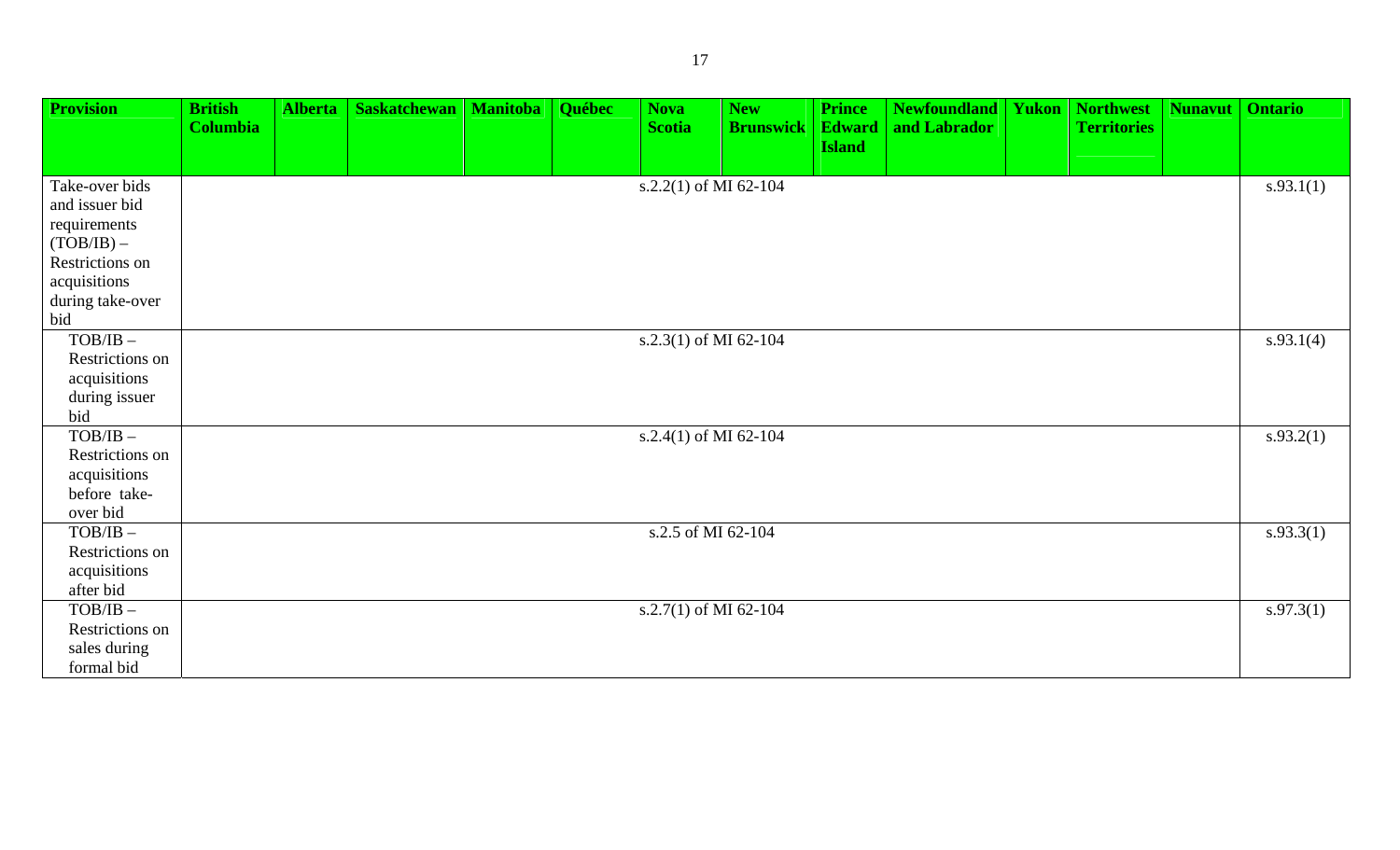| <b>Provision</b>                                             | <b>British</b><br><b>Columbia</b> | <b>Alberta</b> | <b>Saskatchewan</b> | Manitoba | <b>Québec</b> | <b>Nova</b><br><b>Scotia</b> | <b>New</b><br><b>Brunswick</b> | <b>Prince</b><br><b>Edward</b><br><b>Island</b> | <b>Newfoundland</b><br>and Labrador | <b>Yukon   Northwest</b><br><b>Territories</b> | <b>Nunavut</b> | <b>Ontario</b>                                                               |
|--------------------------------------------------------------|-----------------------------------|----------------|---------------------|----------|---------------|------------------------------|--------------------------------|-------------------------------------------------|-------------------------------------|------------------------------------------------|----------------|------------------------------------------------------------------------------|
| $TOB/IB - Duty$<br>to make bid to<br>all security<br>holders |                                   |                |                     |          |               | s.2.8 of MI 62-104           |                                |                                                 |                                     |                                                |                | s.94                                                                         |
| $TOB/IB$ -<br>Commencemen<br>t of bid                        |                                   |                |                     |          |               | s.2.9 of MI 62-104           |                                |                                                 |                                     |                                                |                | $s.94.1(1)$ and<br>(2)                                                       |
| $TOB/IB$ -<br>Offeror's<br>circular                          |                                   |                |                     |          |               | s.2.10 of MI 62-104          |                                |                                                 |                                     |                                                |                | $s.94.2(1) - (4)$<br>of Securities<br>Act and<br>s.3.1 of OSC<br>Rule 62-504 |
| $TOB/IB$ -<br>Change in<br>information                       |                                   |                |                     |          |               | s.2.11(1) of MI 62-104       |                                |                                                 |                                     |                                                |                | s.94.3(1)                                                                    |
| $TOB/IB$ -<br>Notice of<br>change                            |                                   |                |                     |          |               | s.2.11(4) of MI 62-104       |                                |                                                 |                                     |                                                |                | s.94.3(4) of<br>Securities Act<br>and s.3.4 of<br>OSC Rule 62-<br>504        |
| $TOB/IB$ -<br>Variation of<br>terms                          |                                   |                |                     |          |               | s.2.12(1) of MI 62-104       |                                |                                                 |                                     |                                                |                | s.94.4(1)                                                                    |
| $TOB/IB$ -<br>Notice of<br>variation                         |                                   |                |                     |          |               | s.2.12(2) of MI 62-104       |                                |                                                 |                                     |                                                |                | s.94.4 $(2)$ of<br>Securities Act<br>and $s.3.4$ of<br>OSC Rule 62-<br>504   |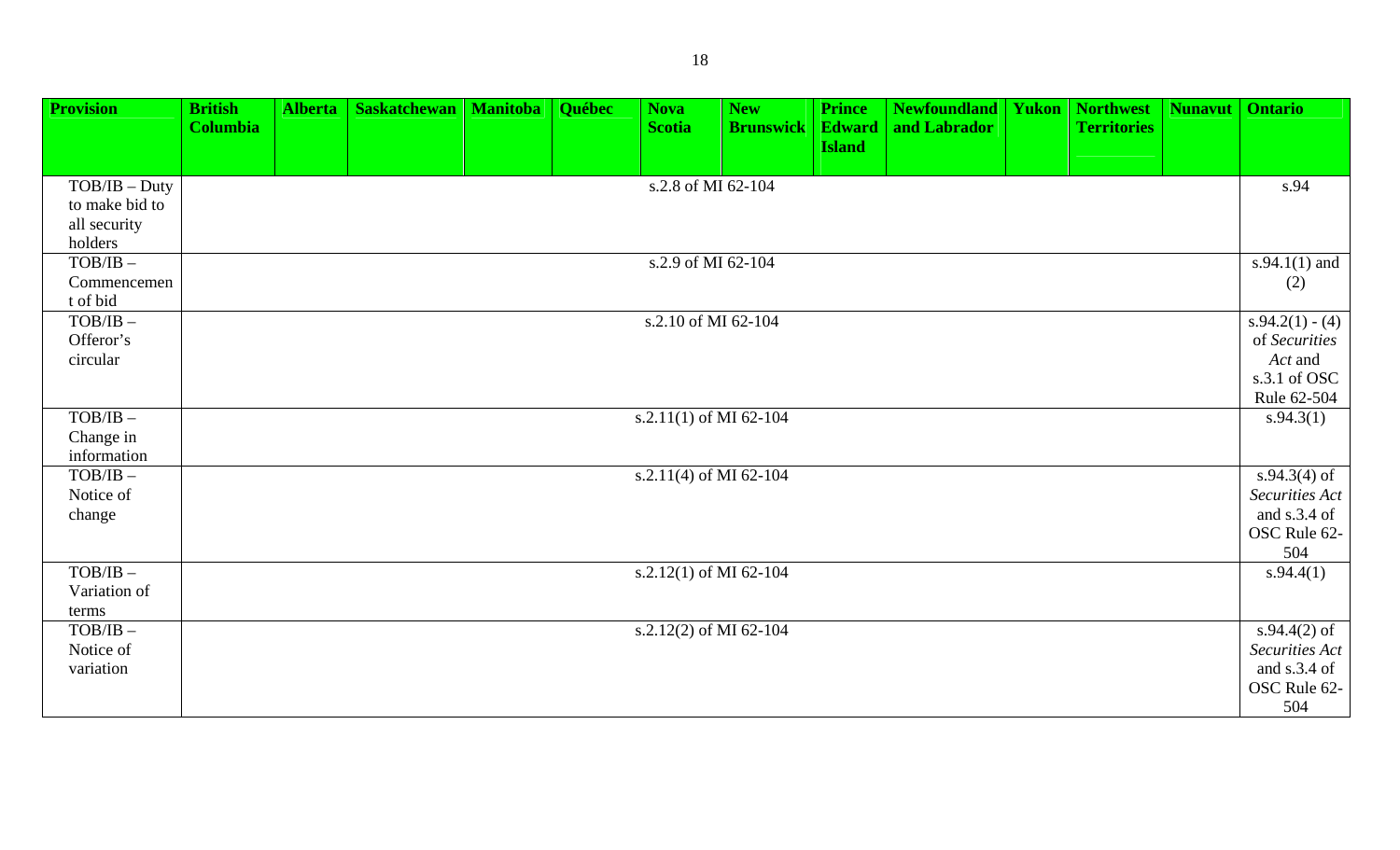| <b>Provision</b>            | <b>British</b>  | <b>Alberta</b> | <b>Saskatchewan</b> | <b>Manitoba</b> | Québec | <b>Nova</b>            | <b>New</b>       | <b>Prince</b> | <b>Newfoundland</b> | Yukon | <b>Northwest</b>   | <b>Nunavut</b> | <b>Ontario</b> |
|-----------------------------|-----------------|----------------|---------------------|-----------------|--------|------------------------|------------------|---------------|---------------------|-------|--------------------|----------------|----------------|
|                             | <b>Columbia</b> |                |                     |                 |        | <b>Scotia</b>          | <b>Brunswick</b> | <b>Edward</b> | and Labrador        |       | <b>Territories</b> |                |                |
|                             |                 |                |                     |                 |        |                        |                  | <b>Island</b> |                     |       |                    |                |                |
| $TOB/IB$ -                  |                 |                |                     |                 |        | s.2.12(3) of MI 62-104 |                  |               |                     |       |                    |                | s.94.4(3)      |
| Expiry date of              |                 |                |                     |                 |        |                        |                  |               |                     |       |                    |                |                |
| bid if notice of            |                 |                |                     |                 |        |                        |                  |               |                     |       |                    |                |                |
| variation                   |                 |                |                     |                 |        |                        |                  |               |                     |       |                    |                |                |
| $TOB/IB - No$               |                 |                |                     |                 |        | s.2.12(5) of MI 62-104 |                  |               |                     |       |                    |                | s.94.4(5)      |
| variation after             |                 |                |                     |                 |        |                        |                  |               |                     |       |                    |                |                |
| expiry                      |                 |                |                     |                 |        |                        |                  |               |                     |       |                    |                |                |
| $TOB/IB$ -                  |                 |                |                     |                 |        | s.2.13 of MI 62-104    |                  |               |                     |       |                    |                | s.94.5         |
| Filing and                  |                 |                |                     |                 |        |                        |                  |               |                     |       |                    |                |                |
| sending notice              |                 |                |                     |                 |        |                        |                  |               |                     |       |                    |                |                |
| of change or                |                 |                |                     |                 |        |                        |                  |               |                     |       |                    |                |                |
| notice of                   |                 |                |                     |                 |        |                        |                  |               |                     |       |                    |                |                |
| variation                   |                 |                |                     |                 |        |                        |                  |               |                     |       |                    |                |                |
| $TOB/IB$ -                  |                 |                |                     |                 |        | s.2.14(1) of MI 62-104 |                  |               |                     |       |                    |                | s.94.6(1)      |
| Change or                   |                 |                |                     |                 |        |                        |                  |               |                     |       |                    |                |                |
| variation in                |                 |                |                     |                 |        |                        |                  |               |                     |       |                    |                |                |
| advertised                  |                 |                |                     |                 |        |                        |                  |               |                     |       |                    |                |                |
| take-over bid<br>$TOB/IB$ - |                 |                |                     |                 |        |                        |                  |               |                     |       |                    |                |                |
| Consent of                  |                 |                |                     |                 |        | s.2.15(2) of MI 62-104 |                  |               |                     |       |                    |                | $s\,94.7(1)$   |
| $expert - bid$              |                 |                |                     |                 |        |                        |                  |               |                     |       |                    |                |                |
| circular                    |                 |                |                     |                 |        |                        |                  |               |                     |       |                    |                |                |
| $TOB/IB$ -                  |                 |                |                     |                 |        | s.2.16(1) of MI 62-104 |                  |               |                     |       |                    |                | s.94.8(1)      |
| Delivery and                |                 |                |                     |                 |        |                        |                  |               |                     |       |                    |                |                |
| date of bid                 |                 |                |                     |                 |        |                        |                  |               |                     |       |                    |                |                |
| documents                   |                 |                |                     |                 |        |                        |                  |               |                     |       |                    |                |                |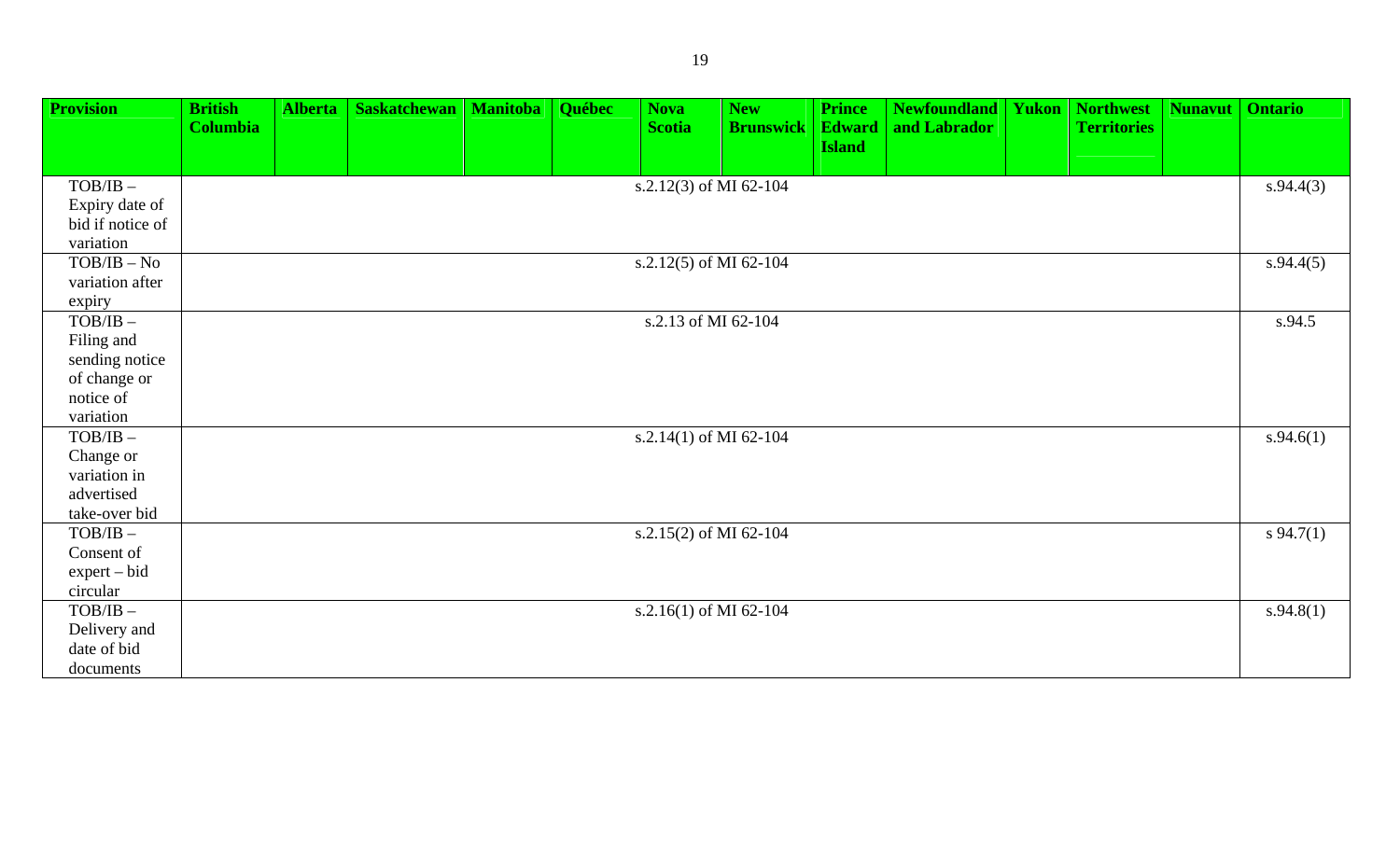| <b>Provision</b> | <b>British</b><br><b>Columbia</b> | <b>Alberta</b> | <b>Saskatchewan</b> | <b>Manitoba</b> | Québec | <b>Nova</b><br><b>Scotia</b> | <b>New</b><br><b>Brunswick</b> | <b>Prince</b><br><b>Edward</b> | <b>Newfoundland</b><br>and Labrador | <b>Yukon</b> | <b>Northwest</b><br><b>Territories</b> | <b>Nunavut</b> | <b>Ontario</b>               |
|------------------|-----------------------------------|----------------|---------------------|-----------------|--------|------------------------------|--------------------------------|--------------------------------|-------------------------------------|--------------|----------------------------------------|----------------|------------------------------|
|                  |                                   |                |                     |                 |        |                              |                                | <b>Island</b>                  |                                     |              |                                        |                |                              |
| $TOB/IB - Duty$  |                                   |                |                     |                 |        | s.2.17 of MI 62-104          |                                |                                |                                     |              |                                        |                | $s.95(1) - (4)$              |
| to prepare and   |                                   |                |                     |                 |        |                              |                                |                                |                                     |              |                                        |                | of Securities                |
| send directors'  |                                   |                |                     |                 |        |                              |                                |                                |                                     |              |                                        |                | Act and s.3.2                |
| circular         |                                   |                |                     |                 |        |                              |                                |                                |                                     |              |                                        |                | of OSC Rule                  |
|                  |                                   |                |                     |                 |        |                              |                                |                                |                                     |              |                                        |                | 62-504                       |
| $TOB/IB$ -       |                                   |                |                     |                 |        | s.2.18 of MI 62-104          |                                |                                |                                     |              |                                        |                | $s.95.1(1)$ and              |
| Notice of        |                                   |                |                     |                 |        |                              |                                |                                |                                     |              |                                        |                | $(2)$ of                     |
| change           |                                   |                |                     |                 |        |                              |                                |                                |                                     |              |                                        |                | Securities Act               |
|                  |                                   |                |                     |                 |        |                              |                                |                                |                                     |              |                                        |                | and s.3.4 of<br>OSC Rule 62- |
|                  |                                   |                |                     |                 |        |                              |                                |                                |                                     |              |                                        |                | 504                          |
| $TOB/IB$ -       |                                   |                |                     |                 |        | s.2.19 of MI 62-104          |                                |                                |                                     |              |                                        |                | s.95.2                       |
| Filing           |                                   |                |                     |                 |        |                              |                                |                                |                                     |              |                                        |                |                              |
| directors'       |                                   |                |                     |                 |        |                              |                                |                                |                                     |              |                                        |                |                              |
| circular or      |                                   |                |                     |                 |        |                              |                                |                                |                                     |              |                                        |                |                              |
| notice of        |                                   |                |                     |                 |        |                              |                                |                                |                                     |              |                                        |                |                              |
| change           |                                   |                |                     |                 |        |                              |                                |                                |                                     |              |                                        |                |                              |
| $TOB/IB$ -       |                                   |                |                     |                 |        | s.2.20(2) of MI 62-104       |                                |                                |                                     |              |                                        |                | s.96(2)                      |
| Change in        |                                   |                |                     |                 |        |                              |                                |                                |                                     |              |                                        |                |                              |
| information in   |                                   |                |                     |                 |        |                              |                                |                                |                                     |              |                                        |                |                              |
| director's or    |                                   |                |                     |                 |        |                              |                                |                                |                                     |              |                                        |                |                              |
| officer's        |                                   |                |                     |                 |        |                              |                                |                                |                                     |              |                                        |                |                              |
| circular or      |                                   |                |                     |                 |        |                              |                                |                                |                                     |              |                                        |                |                              |
| notice of        |                                   |                |                     |                 |        |                              |                                |                                |                                     |              |                                        |                |                              |
| change           |                                   |                |                     |                 |        |                              |                                |                                |                                     |              |                                        |                |                              |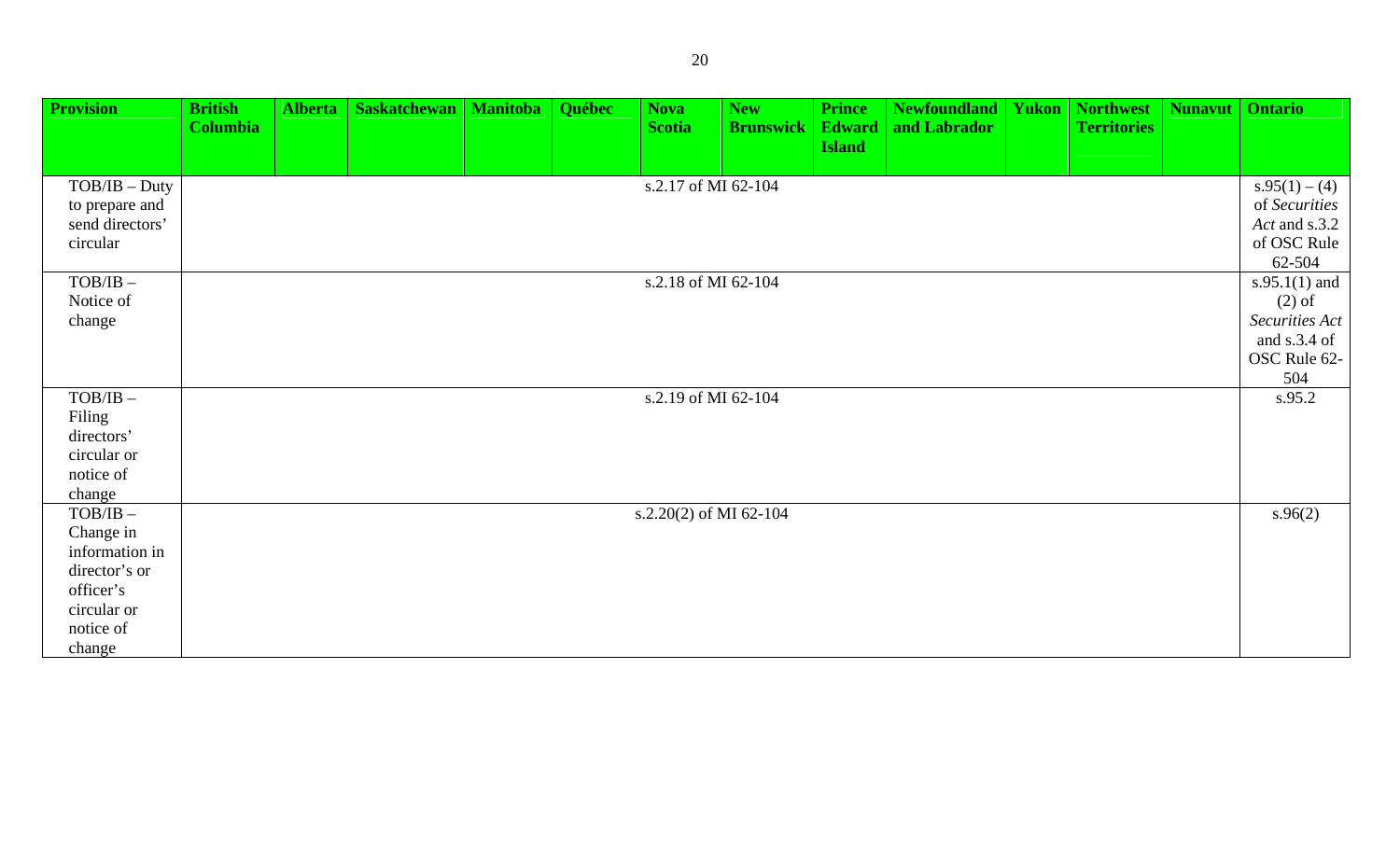| <b>Provision</b> | <b>British</b>  | <b>Alberta</b> | <b>Saskatchewan</b> | <b>Manitoba</b> | <b>Québec</b> | <b>Nova</b>            | <b>New</b>       | <b>Prince</b>                  | <b>Newfoundland</b> | Yukon | Northwest          | <b>Nunavut</b> | <b>Ontario</b> |
|------------------|-----------------|----------------|---------------------|-----------------|---------------|------------------------|------------------|--------------------------------|---------------------|-------|--------------------|----------------|----------------|
|                  | <b>Columbia</b> |                |                     |                 |               | <b>Scotia</b>          | <b>Brunswick</b> | <b>Edward</b><br><b>Island</b> | and Labrador        |       | <b>Territories</b> |                |                |
|                  |                 |                |                     |                 |               |                        |                  |                                |                     |       |                    |                |                |
| $TOB/IB$ -       |                 |                |                     |                 |               | s.2.20(3) of MI 62-104 |                  |                                |                     |       |                    |                | $s.96(3)$ of   |
| Form of          |                 |                |                     |                 |               |                        |                  |                                |                     |       |                    |                | Securities Act |
| director's or    |                 |                |                     |                 |               |                        |                  |                                |                     |       |                    |                | and s.3.3 of   |
| officer's        |                 |                |                     |                 |               |                        |                  |                                |                     |       |                    |                | OSC Rule 62-   |
| circular         |                 |                |                     |                 |               |                        |                  |                                |                     |       |                    |                | 504            |
| $TOB/IB - Send$  |                 |                |                     |                 |               | s.2.20(5) of MI 62-104 |                  |                                |                     |       |                    |                | s.96(5)        |
| director's or    |                 |                |                     |                 |               |                        |                  |                                |                     |       |                    |                |                |
| officer's        |                 |                |                     |                 |               |                        |                  |                                |                     |       |                    |                |                |
| circular or      |                 |                |                     |                 |               |                        |                  |                                |                     |       |                    |                |                |
| notice of        |                 |                |                     |                 |               |                        |                  |                                |                     |       |                    |                |                |
| change to        |                 |                |                     |                 |               |                        |                  |                                |                     |       |                    |                |                |
| securityholders  |                 |                |                     |                 |               |                        |                  |                                |                     |       |                    |                |                |
| $TOB/IB - File$  |                 |                |                     |                 |               | s.2.20(6) of MI 62-104 |                  |                                |                     |       |                    |                | s.96(6)        |
| and send to      |                 |                |                     |                 |               |                        |                  |                                |                     |       |                    |                |                |
| offeror          |                 |                |                     |                 |               |                        |                  |                                |                     |       |                    |                |                |
| director's or    |                 |                |                     |                 |               |                        |                  |                                |                     |       |                    |                |                |
| officer's        |                 |                |                     |                 |               |                        |                  |                                |                     |       |                    |                |                |
| circular or      |                 |                |                     |                 |               |                        |                  |                                |                     |       |                    |                |                |
| notice of        |                 |                |                     |                 |               |                        |                  |                                |                     |       |                    |                |                |
| change           |                 |                |                     |                 |               |                        |                  |                                |                     |       |                    |                |                |
| $TOB/IB$ -       |                 |                |                     |                 |               | s.2.20(7) of MI 62-104 |                  |                                |                     |       |                    |                | $s.96(7)$ of   |
| Form of notice   |                 |                |                     |                 |               |                        |                  |                                |                     |       |                    |                | Securities Act |
| of change for    |                 |                |                     |                 |               |                        |                  |                                |                     |       |                    |                | and s.3.4 of   |
| director's or    |                 |                |                     |                 |               |                        |                  |                                |                     |       |                    |                | OSC Rule 62-   |
| officer's        |                 |                |                     |                 |               |                        |                  |                                |                     |       |                    |                | 504            |
| circular         |                 |                |                     |                 |               |                        |                  |                                |                     |       |                    |                |                |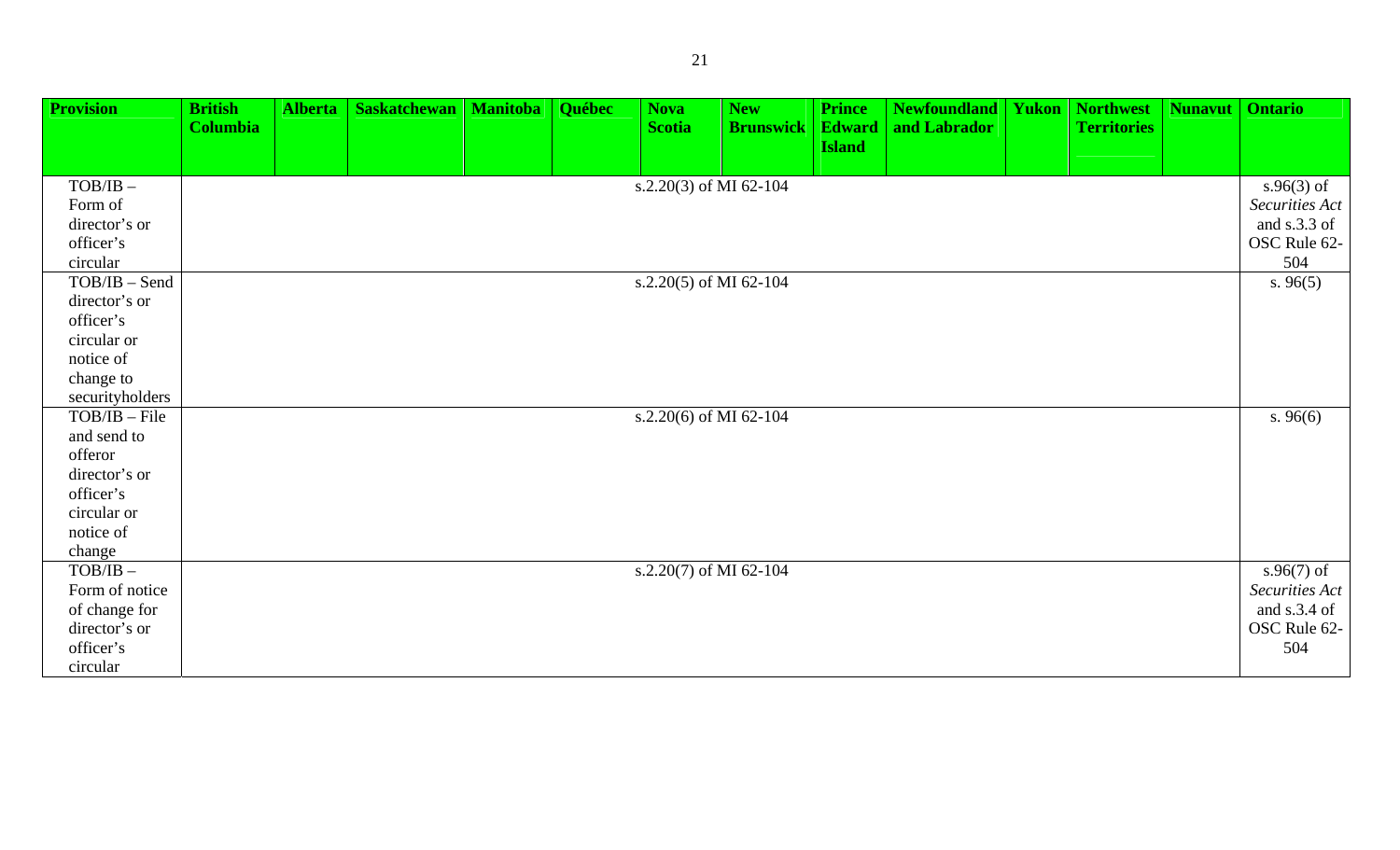| <b>Provision</b>                                       | <b>British</b><br><b>Columbia</b> | <b>Alberta</b> | <b>Saskatchewan</b>   Manitoba | <b>Québec</b> | <b>Nova</b><br><b>Scotia</b>         | <b>New</b><br><b>Brunswick</b> | <b>Prince</b><br><b>Edward</b><br><b>Island</b> | <b>Newfoundland   Yukon   Northwest</b><br>and Labrador | <b>Territories</b> | <b>Nunavut</b> | <b>Ontario</b> |
|--------------------------------------------------------|-----------------------------------|----------------|--------------------------------|---------------|--------------------------------------|--------------------------------|-------------------------------------------------|---------------------------------------------------------|--------------------|----------------|----------------|
|                                                        |                                   |                |                                |               |                                      |                                |                                                 |                                                         |                    |                |                |
| $TOB/IB$ -                                             |                                   |                |                                |               | s.2.21 of MI 62-104                  |                                |                                                 |                                                         |                    |                | s.96.1         |
| Consent of                                             |                                   |                |                                |               |                                      |                                |                                                 |                                                         |                    |                |                |
| expert,                                                |                                   |                |                                |               |                                      |                                |                                                 |                                                         |                    |                |                |
| directors'                                             |                                   |                |                                |               |                                      |                                |                                                 |                                                         |                    |                |                |
| circular, etc.                                         |                                   |                |                                |               |                                      |                                |                                                 |                                                         |                    |                |                |
| $\ensuremath{\mathsf{TOB}}/\ensuremath{\mathsf{IB}}$ – |                                   |                |                                |               | s.2.22(1) of MI 62-104               |                                |                                                 |                                                         |                    |                | s.96.2(1)      |
| Delivery and                                           |                                   |                |                                |               |                                      |                                |                                                 |                                                         |                    |                |                |
| date of offeree                                        |                                   |                |                                |               |                                      |                                |                                                 |                                                         |                    |                |                |
| issuer's<br>documents                                  |                                   |                |                                |               |                                      |                                |                                                 |                                                         |                    |                |                |
| $TOB/IB$ -                                             |                                   |                |                                |               | s.2.23(1) of MI 62- $\overline{104}$ |                                |                                                 |                                                         |                    |                | s.97(1)        |
| Consideration                                          |                                   |                |                                |               |                                      |                                |                                                 |                                                         |                    |                |                |
| $\ensuremath{\mathsf{TOB}}/\ensuremath{\mathsf{IB}}$ – |                                   |                |                                |               | s.2.23(3) of MI 62-104               |                                |                                                 |                                                         |                    |                | s.97(3)        |
| Variation of                                           |                                   |                |                                |               |                                      |                                |                                                 |                                                         |                    |                |                |
| consideration                                          |                                   |                |                                |               |                                      |                                |                                                 |                                                         |                    |                |                |
| $TOB/IB$ -                                             |                                   |                |                                |               | s.2.24 of MI 62-104                  |                                |                                                 |                                                         |                    |                | s.97.1(1)      |
| Prohibition                                            |                                   |                |                                |               |                                      |                                |                                                 |                                                         |                    |                |                |
| against                                                |                                   |                |                                |               |                                      |                                |                                                 |                                                         |                    |                |                |
| collateral                                             |                                   |                |                                |               |                                      |                                |                                                 |                                                         |                    |                |                |
| agreements                                             |                                   |                |                                |               |                                      |                                |                                                 |                                                         |                    |                |                |
| $TOB/IB$ -                                             |                                   |                |                                |               | s.2.26(1) of MI 62- $\overline{104}$ |                                |                                                 |                                                         |                    |                | s.97.2(1)      |
| Proportionate                                          |                                   |                |                                |               |                                      |                                |                                                 |                                                         |                    |                |                |
| take up and                                            |                                   |                |                                |               |                                      |                                |                                                 |                                                         |                    |                |                |
| payment                                                |                                   |                |                                |               |                                      |                                |                                                 |                                                         |                    |                |                |
| $TOB/IB$ -                                             |                                   |                |                                |               | s.2.27(1) of MI 62-104               |                                |                                                 |                                                         |                    |                | s.97.3(1)      |
| Financing                                              |                                   |                |                                |               |                                      |                                |                                                 |                                                         |                    |                |                |
| arrangements                                           |                                   |                |                                |               |                                      |                                |                                                 |                                                         |                    |                |                |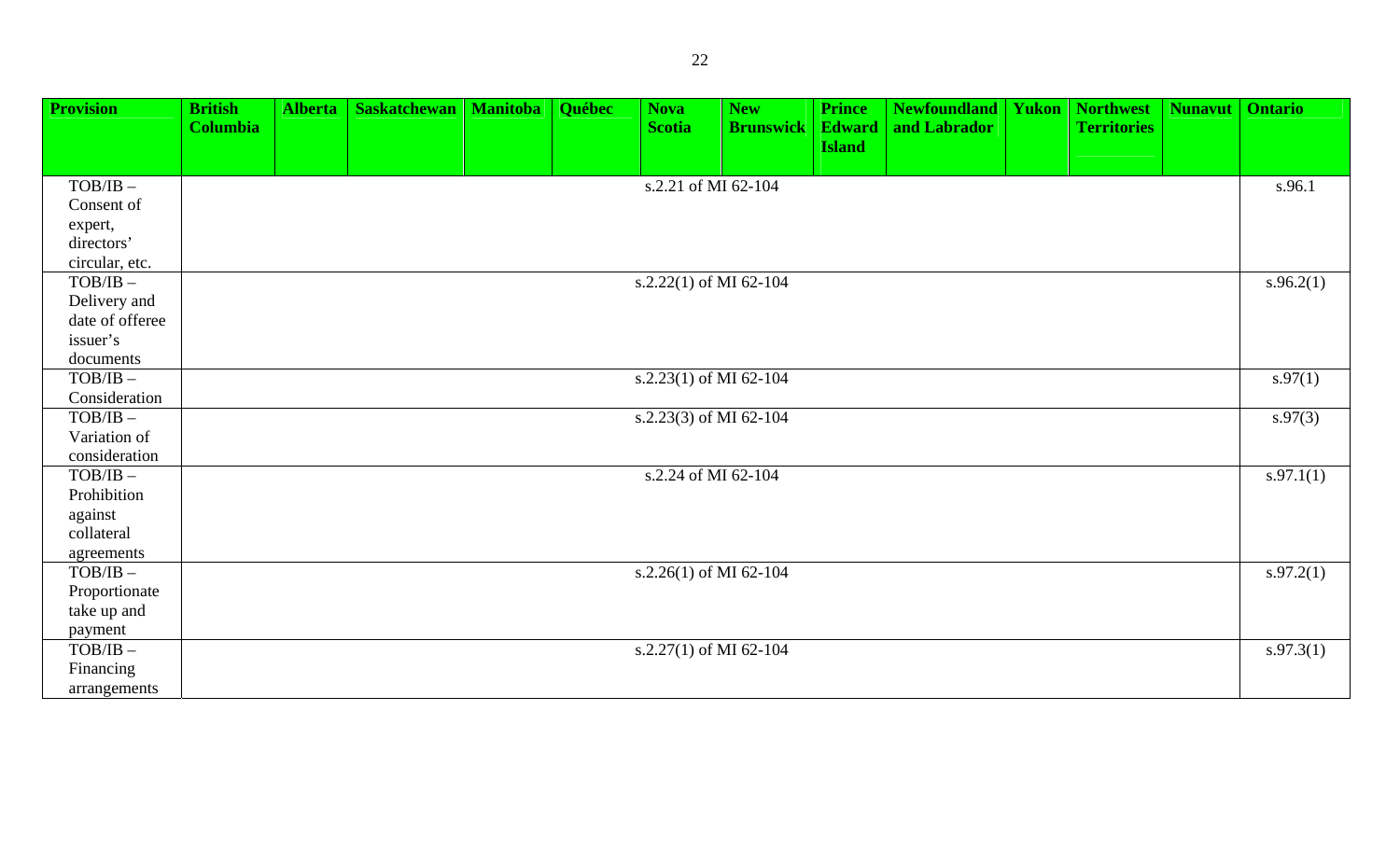| <b>Provision</b>         | <b>British</b><br><b>Columbia</b> | Alberta | <b>Saskatchewan</b> | <b>Manitoba</b> | Québec | <b>Nova</b><br><b>Scotia</b> | <b>New</b><br><b>Brunswick</b> | <b>Prince</b><br><b>Edward</b> | <b>Newfoundland   Yukon</b><br>and Labrador | <b>Northwest</b><br><b>Territories</b> | Nunavut | <b>Ontario</b>    |
|--------------------------|-----------------------------------|---------|---------------------|-----------------|--------|------------------------------|--------------------------------|--------------------------------|---------------------------------------------|----------------------------------------|---------|-------------------|
|                          |                                   |         |                     |                 |        |                              |                                | <b>Island</b>                  |                                             |                                        |         |                   |
| $TOB/IB$ -               |                                   |         |                     |                 |        | s.2.28 of MI 62-104          |                                |                                |                                             |                                        |         | s.98(1)           |
| Minimum                  |                                   |         |                     |                 |        |                              |                                |                                |                                             |                                        |         |                   |
| deposit period           |                                   |         |                     |                 |        |                              |                                |                                |                                             |                                        |         |                   |
| $TOB/IB$ -               |                                   |         |                     |                 |        | s.2.29 of MI 62-104          |                                |                                |                                             |                                        |         | s.98(2)           |
| Prohibition on           |                                   |         |                     |                 |        |                              |                                |                                |                                             |                                        |         |                   |
| take up                  |                                   |         |                     |                 |        |                              |                                |                                |                                             |                                        |         |                   |
| $TOB/IB$ -               |                                   |         |                     |                 |        | s.2.32 of MI 62-104          |                                |                                |                                             |                                        |         | s.98.3            |
| Obligation to            |                                   |         |                     |                 |        |                              |                                |                                |                                             |                                        |         |                   |
| take up and pay          |                                   |         |                     |                 |        |                              |                                |                                |                                             |                                        |         |                   |
| for deposited            |                                   |         |                     |                 |        |                              |                                |                                |                                             |                                        |         |                   |
| securities               |                                   |         |                     |                 |        |                              |                                |                                |                                             |                                        |         |                   |
| $TOB/IB$ -               |                                   |         |                     |                 |        | s.2.33 of MI 62-104          |                                |                                |                                             |                                        |         | s.98.5            |
| Return of                |                                   |         |                     |                 |        |                              |                                |                                |                                             |                                        |         |                   |
| deposited                |                                   |         |                     |                 |        |                              |                                |                                |                                             |                                        |         |                   |
| securities<br>$TOB/IB$ - |                                   |         |                     |                 |        | s.2.34 of MI 62-104          |                                |                                |                                             |                                        |         | s.98.6            |
| News release             |                                   |         |                     |                 |        |                              |                                |                                |                                             |                                        |         |                   |
| on expiry of             |                                   |         |                     |                 |        |                              |                                |                                |                                             |                                        |         |                   |
| bid                      |                                   |         |                     |                 |        |                              |                                |                                |                                             |                                        |         |                   |
| $TOB/IB$ -               |                                   |         |                     |                 |        | s.3.1 of MI 62-104           |                                |                                |                                             |                                        |         | n/a               |
| Language of              |                                   |         |                     |                 |        |                              |                                |                                |                                             |                                        |         |                   |
| bid documents            |                                   |         |                     |                 |        |                              |                                |                                |                                             |                                        |         |                   |
| $TOB/IB$ -               |                                   |         |                     |                 |        | s.3.2(1) of MI 62-104        |                                |                                |                                             |                                        |         | s.98.7 of         |
| Filing of                |                                   |         |                     |                 |        |                              |                                |                                |                                             |                                        |         | Securities Act    |
| documents by             |                                   |         |                     |                 |        |                              |                                |                                |                                             |                                        |         | and $s.5.1(1)$ of |

OSC Rule 62- 504

offeror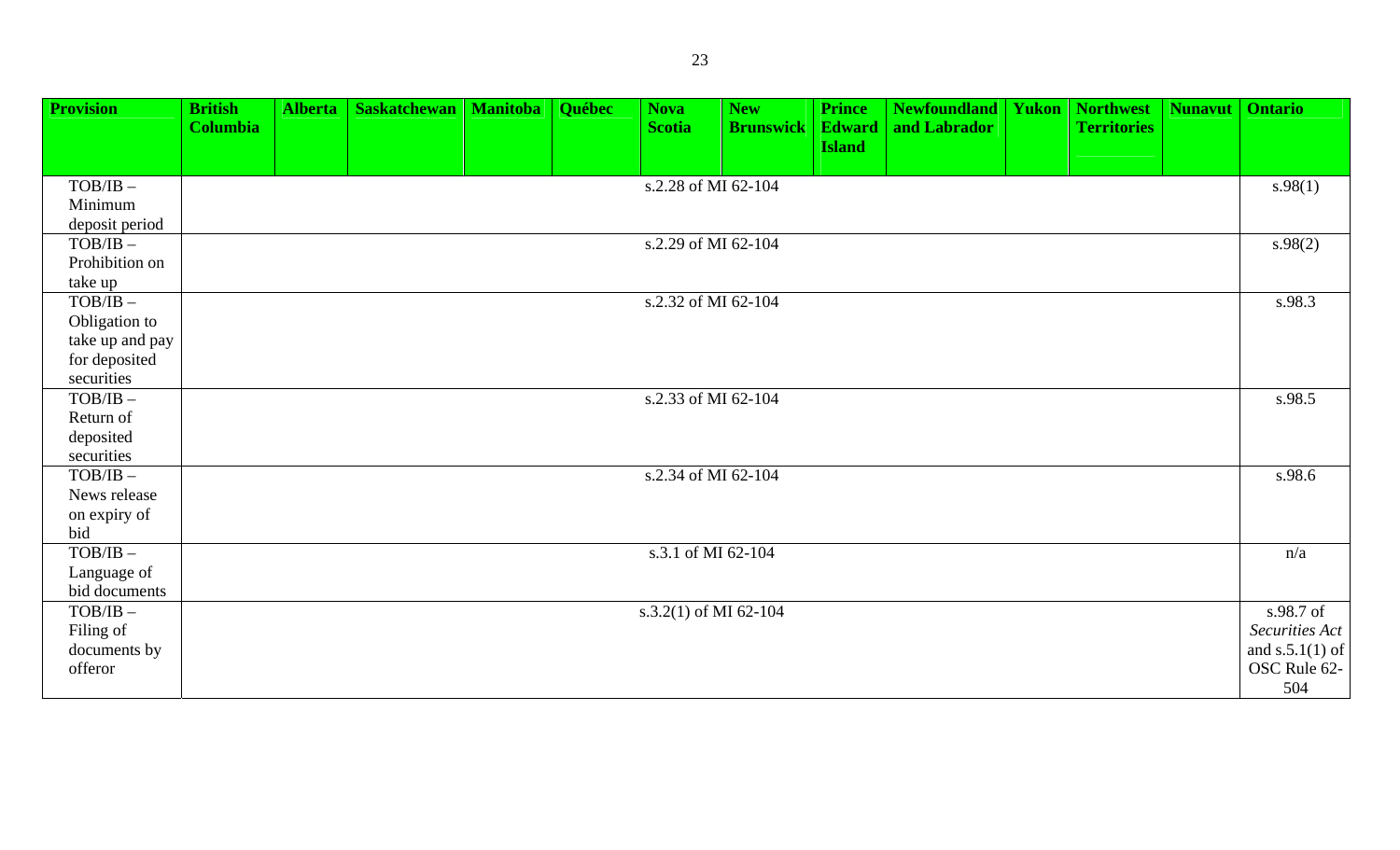|                                                                                        |                 | <b>Alberta</b> | <b>Saskatchewan</b> | <b>Manitoba</b> | Québec | <b>Nova</b>           | <b>New</b>       | <b>Prince</b> | <b>Newfoundland</b> | Yukon | <b>Northwest</b>   | <b>Nunavut</b> | <b>Ontario</b>                       |
|----------------------------------------------------------------------------------------|-----------------|----------------|---------------------|-----------------|--------|-----------------------|------------------|---------------|---------------------|-------|--------------------|----------------|--------------------------------------|
|                                                                                        | <b>Columbia</b> |                |                     |                 |        | <b>Scotia</b>         | <b>Brunswick</b> | <b>Edward</b> | and Labrador        |       | <b>Territories</b> |                |                                      |
|                                                                                        |                 |                |                     |                 |        |                       |                  | <b>Island</b> |                     |       |                    |                |                                      |
| $TOB/IB$ -<br>Filing of                                                                |                 |                |                     |                 |        | s.3.2(2) of MI 62-104 |                  |               |                     |       |                    |                | $s.5.1(2)$ of<br>OSC Rule 62-        |
| documents by<br>offeree issuer                                                         |                 |                |                     |                 |        |                       |                  |               |                     |       |                    |                | 504                                  |
| $TOB/IB$ -<br>Time period for<br>filing                                                |                 |                |                     |                 |        | s.3.2(3) of MI 62-104 |                  |               |                     |       |                    |                | $s.5.1(3)$ of<br>OSC Rule 62-<br>504 |
| $TOB/IB$ -<br>Filing of<br>subsequent                                                  |                 |                |                     |                 |        | s.3.2(4) of MI 62-104 |                  |               |                     |       |                    |                | $s.5.1(4)$ of<br>OSC Rule 62-<br>504 |
| agreement                                                                              |                 |                |                     |                 |        |                       |                  |               |                     |       |                    |                |                                      |
| $TOB/IB$ -<br>Certification of<br>bid circulars                                        |                 |                |                     |                 |        | s.3.3(1) of MI 62-104 |                  |               |                     |       |                    |                | s.99(1)                              |
| $TOB/IB - All$<br>directors and<br>officers sign                                       |                 |                |                     |                 |        | s.3.3(2) of MI 62-104 |                  |               |                     |       |                    |                | s.99(2)                              |
| $TOB/IB$ -<br>Certification of<br>directors'<br>circular                               |                 |                |                     |                 |        | s.3.3(3) of MI 62-104 |                  |               |                     |       |                    |                | s.99(3)                              |
| $TOB/IB$ -<br>Certification of<br>inidvidual<br>director's or<br>officer's<br>circular |                 |                |                     |                 |        | s.3.3(4) of MI 62-104 |                  |               |                     |       |                    |                | s.99(4)                              |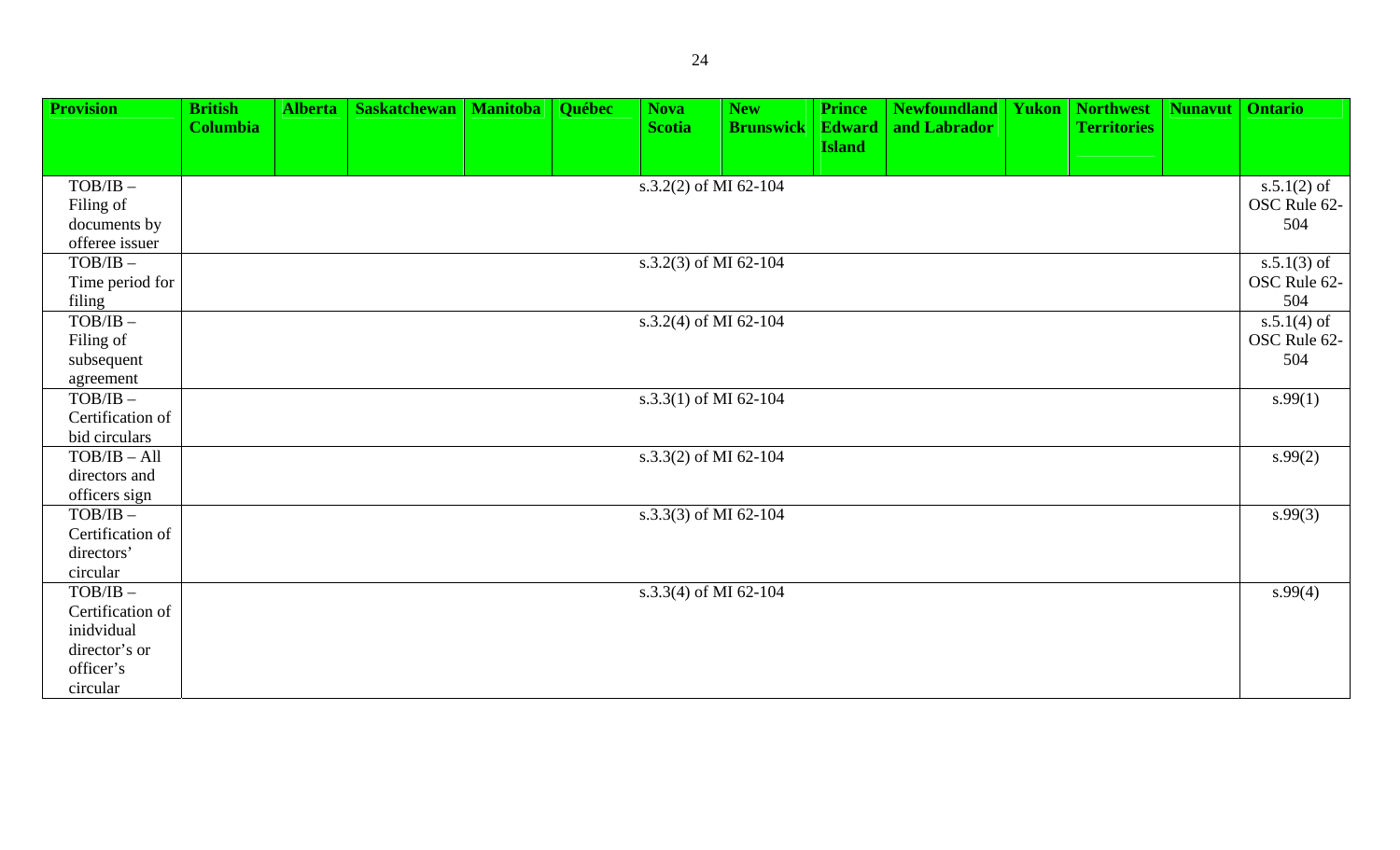| <b>Provision</b>                                                                       | <b>British</b><br><b>Columbia</b> | <b>Alberta</b> | <b>Saskatchewan</b> | <b>Manitoba</b> | <b>Québec</b> | <b>Nova</b><br><b>Scotia</b> | <b>New</b><br><b>Brunswick</b> | <b>Prince</b><br><b>Edward</b><br><b>Island</b> | <b>Newfoundland   Yukon</b><br>and Labrador | <b>Northwest</b><br><b>Territories</b> | <b>Nunavut</b> | <b>Ontario</b>                                                                              |
|----------------------------------------------------------------------------------------|-----------------------------------|----------------|---------------------|-----------------|---------------|------------------------------|--------------------------------|-------------------------------------------------|---------------------------------------------|----------------------------------------|----------------|---------------------------------------------------------------------------------------------|
| $TOB/IB$ -<br>Obligation to<br>provide<br>security holder<br>list                      |                                   |                |                     |                 |               | s.3.4(1) of MI 62-104        |                                |                                                 |                                             |                                        |                | s.99.1(1)                                                                                   |
| $TOB/IB$ -<br>Application of<br>Canada<br><b>Business</b><br>Corporations<br>Act       |                                   |                |                     |                 |               | s.3.4(2) of MI 62-104        |                                |                                                 |                                             |                                        |                | s.99.1(2)                                                                                   |
| $TOB/IB$ -<br>Early Warning                                                            |                                   |                |                     |                 |               | s.5.2 of MI 62-104           |                                |                                                 |                                             |                                        |                | $S.102.1(1) -$<br>$(4)$ of<br>Securities Act<br>and s.7.1 of<br>OSC Rule 62-<br>504         |
| $\ensuremath{\mathsf{TOB}}/\ensuremath{\mathsf{IB}}$ $-$<br>Acquisitions<br>during bid |                                   |                |                     |                 |               | s.5.3 of MI 62-104           |                                |                                                 |                                             |                                        |                | s.102.2 $(1)$ and<br>$(2)$ of<br>Securities Act<br>and $s.7.2(1)$ of<br>OSC Rule 62-<br>504 |
| $TOB/IB$ -<br>Copies of news<br>release and<br>report                                  |                                   |                |                     |                 |               | s.5.5 of MI 62-104           |                                |                                                 |                                             |                                        |                | s.7.2 $(3)$ of<br>OSC Rule 62-<br>504                                                       |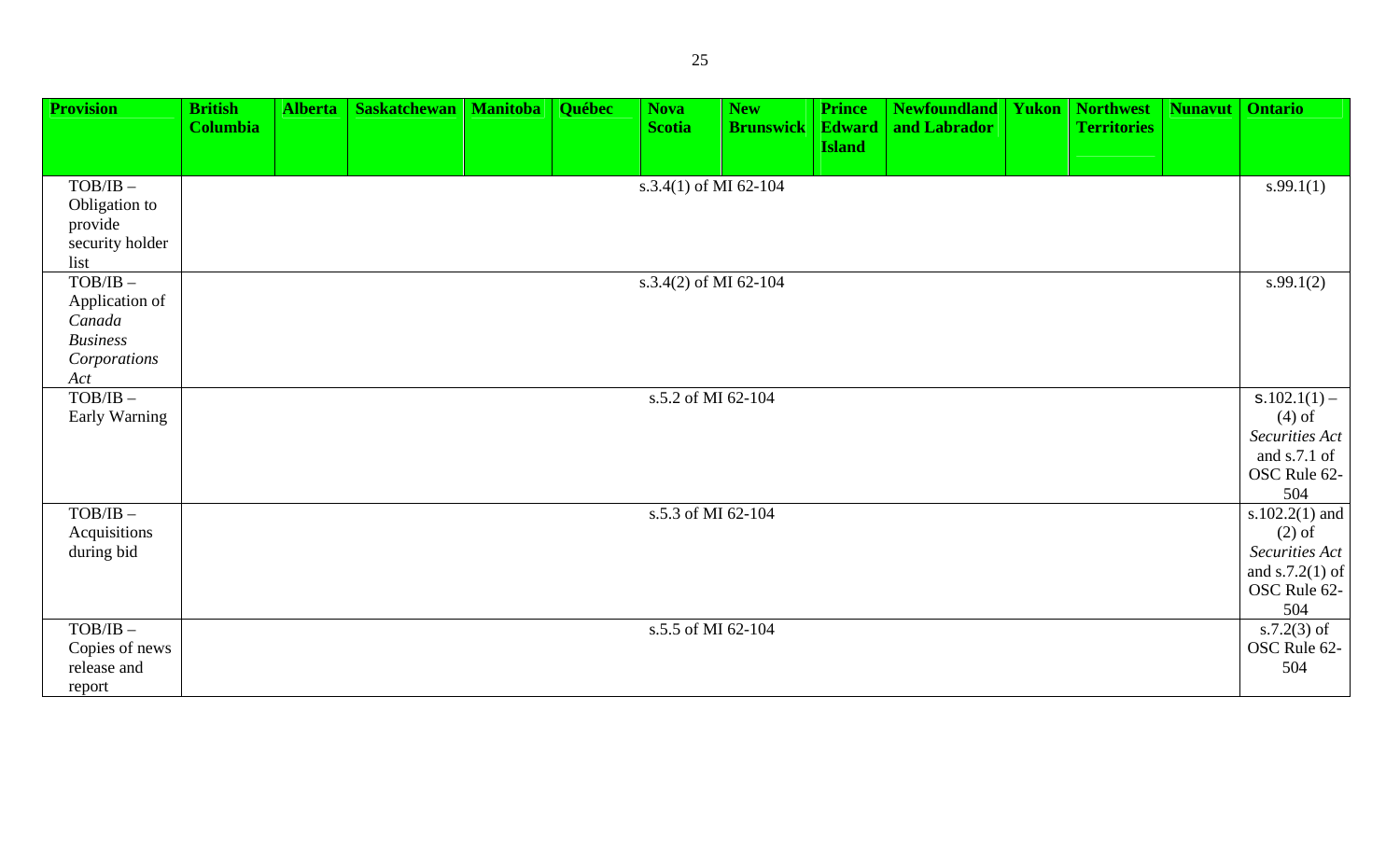| <b>Provision</b>  | <b>British</b>  | Alberta | <b>Saskatchewan</b> | <b>Manitoba</b> | Québec | <b>Nova</b>   | <b>New</b>       | <b>Prince</b>                  | <b>Newfoundland   Yukon</b> | <b>Northwest</b>   | <b>Nunavut</b> | <b>Ontario</b> |
|-------------------|-----------------|---------|---------------------|-----------------|--------|---------------|------------------|--------------------------------|-----------------------------|--------------------|----------------|----------------|
|                   | <b>Columbia</b> |         |                     |                 |        | <b>Scotia</b> | <b>Brunswick</b> | <b>Edward</b><br><b>Island</b> | and Labrador                | <b>Territories</b> |                |                |
|                   |                 |         |                     |                 |        |               |                  |                                |                             |                    |                |                |
| Multi-            |                 |         |                     |                 |        |               | NI 71-101        |                                |                             |                    |                |                |
| jurisdictional    |                 |         |                     |                 |        |               |                  |                                |                             |                    |                |                |
| disclosure system |                 |         |                     |                 |        |               |                  |                                |                             |                    |                |                |
| Mutual fund       |                 |         |                     |                 |        |               | NI 81-101        |                                |                             |                    |                |                |
| prospectus        |                 |         |                     |                 |        |               |                  |                                |                             |                    |                |                |
| disclosure        |                 |         |                     |                 |        |               |                  |                                |                             |                    |                |                |
| Mutual fund       |                 |         |                     |                 |        |               | NI 81-102        |                                |                             |                    |                |                |
| requirements      |                 |         |                     |                 |        |               |                  |                                |                             |                    |                |                |
| Commodity pools   |                 |         |                     |                 |        |               | NI 81-104        |                                |                             |                    |                |                |
| Mutual fund sales |                 |         |                     |                 |        |               | NI 81-105        |                                |                             |                    |                |                |
| practices         |                 |         |                     |                 |        |               |                  |                                |                             |                    |                |                |
| Investment fund   |                 |         |                     |                 |        |               | NI 81-106        |                                |                             |                    |                |                |
| continuous        |                 |         |                     |                 |        |               |                  |                                |                             |                    |                |                |
| disclosure        |                 |         |                     |                 |        |               |                  |                                |                             |                    |                |                |
| Independent       |                 |         |                     |                 |        |               | NI 81-107        |                                |                             |                    |                |                |
| review committee  |                 |         |                     |                 |        |               |                  |                                |                             |                    |                |                |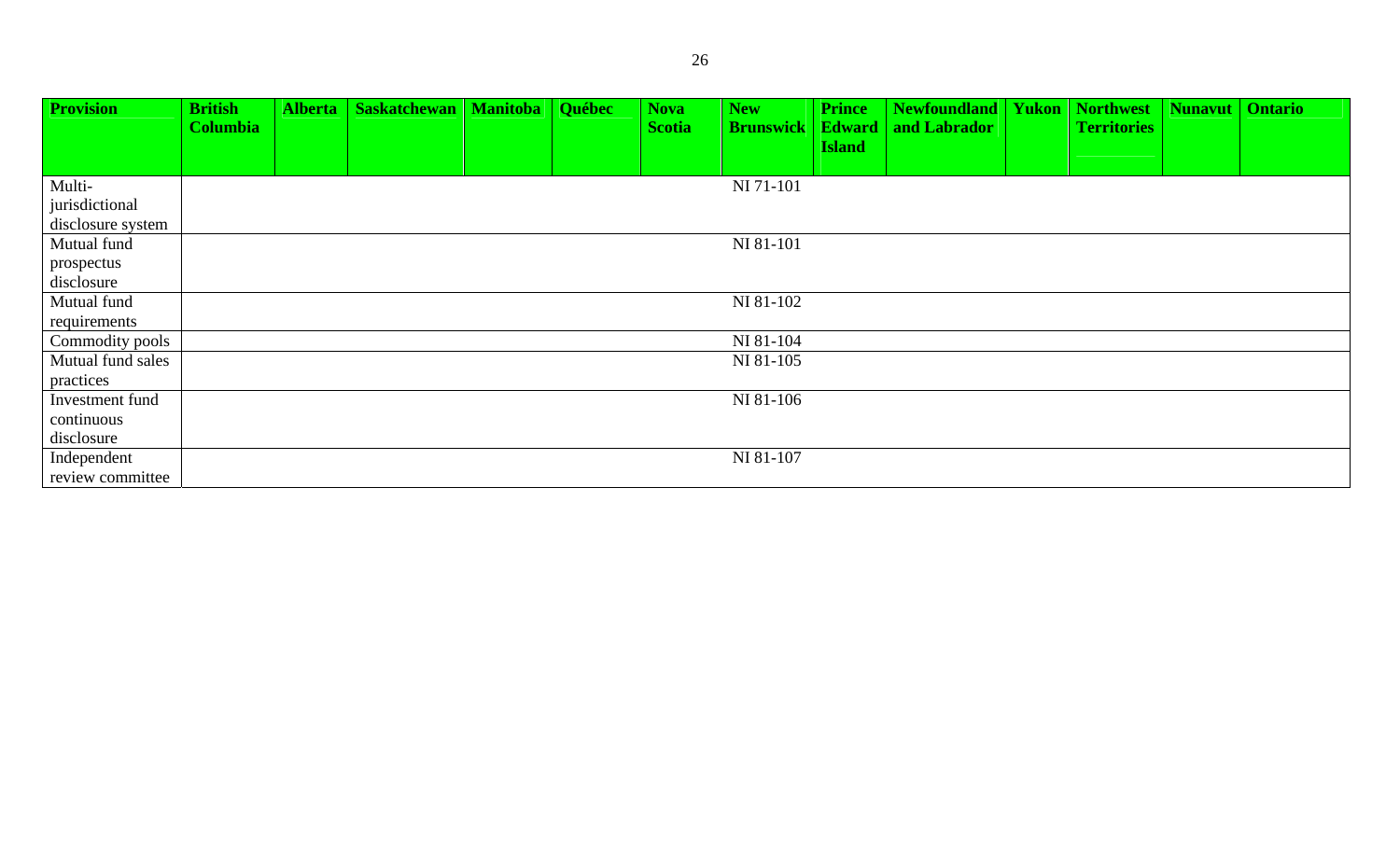| <b>Provision</b>                                  | <b>British</b><br><b>Columbia</b> | <b>Alberta</b> | <b>Saskatchewan</b> | <b>Manitoba</b> | Québec                                                                               | <b>Nova</b><br><b>Scotia</b> | <b>New</b><br><b>Brunswick</b> | <b>Prince</b><br><b>Edward</b><br><b>Island</b> | <b>Newfoundland</b><br>and Labrador | Yukon              | <b>Northwest</b><br><b>Territories</b> | <b>Nunavut</b> | <b>Ontario</b> |
|---------------------------------------------------|-----------------------------------|----------------|---------------------|-----------------|--------------------------------------------------------------------------------------|------------------------------|--------------------------------|-------------------------------------------------|-------------------------------------|--------------------|----------------------------------------|----------------|----------------|
|                                                   |                                   |                |                     |                 |                                                                                      |                              |                                |                                                 |                                     |                    |                                        |                |                |
|                                                   |                                   |                |                     |                 |                                                                                      | <b>Registration</b>          |                                |                                                 |                                     |                    |                                        |                |                |
| Dealer<br>registration<br>requirement             | s.34(1)(a)                        | S.<br>75(1)(a) | s. $27(a)$          | s.6(1)          | ss.148 &<br>149                                                                      | s.31(1)(a)                   | s.45(a)                        | S <sub>1</sub><br>86(1)(a)                      | s.26(1)(a)                          | S.<br>86(1)<br>(a) | s.4                                    | s.4            | s. $25(1)(a)$  |
| Underwriter<br>registration<br>requirement        | s.34(1)(b)                        | S.<br>75(1)(a) | n/a                 | s.6(1)          | s.148                                                                                | s.31(1)(b)                   | n/a                            | s. $86(2)$                                      | s.26(1)(b)                          | s.86(2)            | n/a                                    | n/a            | s. $25(1)(a)$  |
| Adviser<br>registration<br>requirement            | s.34(1)(c)                        | S.<br>75(1)(b) | s.27(c)             | s.6(7)          | ss.148 &<br>149                                                                      | s.31(1)(c)                   | s.45(b)                        | S.<br>86(1)(b)                                  | s.26(1)(c)                          | s.86(1)<br>(b)     | s.4                                    | s.4            | s. $25(1)(c)$  |
|                                                   |                                   |                |                     |                 | <b>Trading in Securities Generally</b>                                               |                              |                                |                                                 |                                     |                    |                                        |                |                |
| Registered dealer<br>acting as principal          | s.51                              | s.94           | s.45                | s.70            | $s.163$ of<br><b>Securities</b><br>Act and<br>s.234.3 of<br>Securities<br>Regulation | s.45                         | s.59                           | n/a                                             | s.40                                | n/a                | n/a                                    | n/a            | s.39           |
| Disclosure of<br>investor relations<br>activities | s.52                              | n/a            | n/a                 | n/a             | n/a                                                                                  | n/a                          | s.62                           | n/a                                             | n/a                                 | n/a                | n/a                                    | n/a            | n/a            |
| Use of name of<br>another registrant              | s.53                              | s.99           | s.49                | s.73            | n/a                                                                                  | s.49                         | s.63                           | n/a                                             | s.44                                | n/a                | n/a                                    | n/a            | s.43           |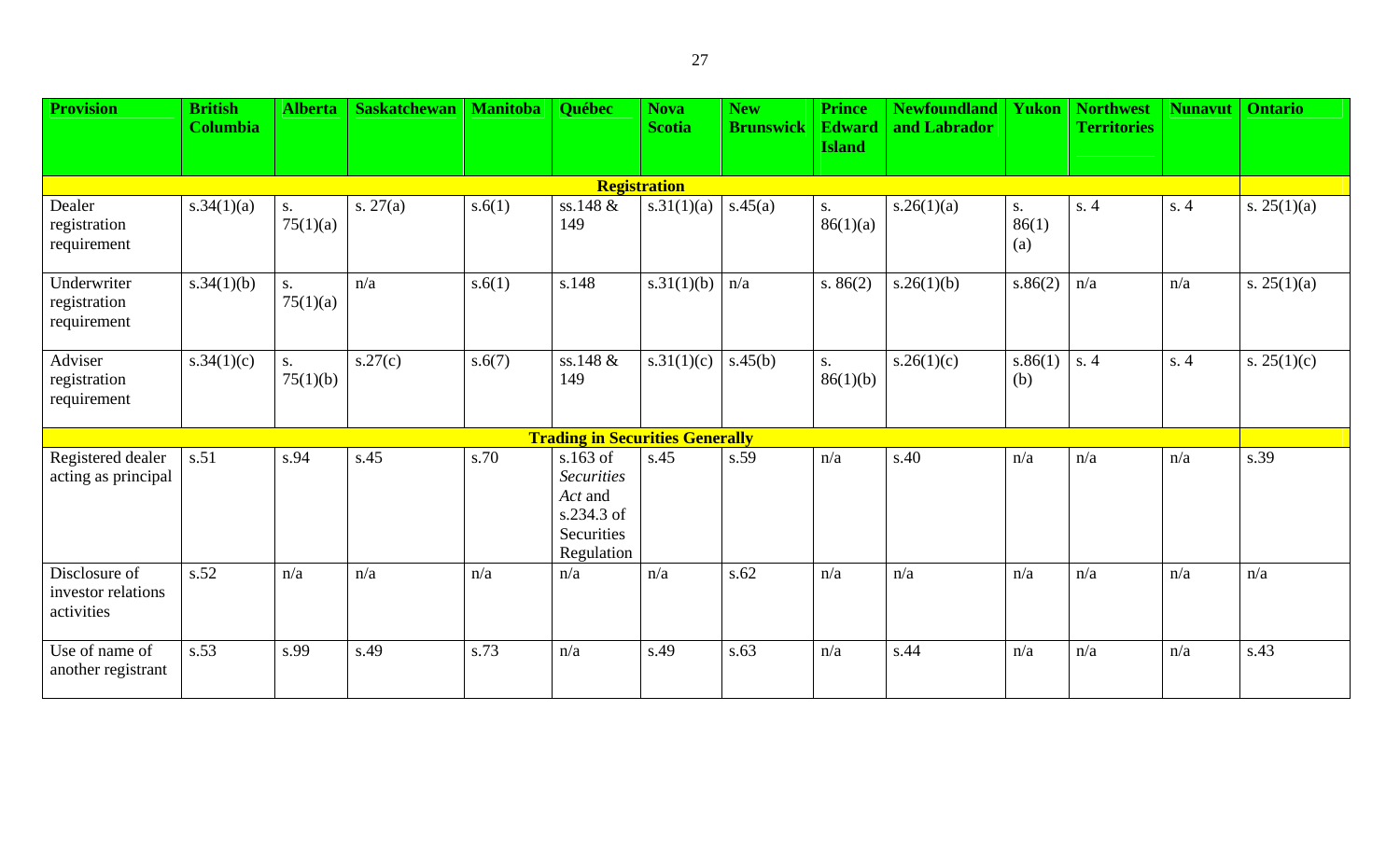| <b>Provision</b>                                                        | <b>British</b><br><b>Columbia</b> | <b>Alberta</b>    | <b>Saskatchewan</b> | <b>Manitoba</b> | Québec                               | <b>Nova</b><br><b>Scotia</b> | <b>New</b><br><b>Brunswick</b> | <b>Prince</b><br><b>Edward</b><br><b>Island</b> | <b>Newfoundland   Yukon</b><br>and Labrador |              | <b>Northwest</b><br><b>Territories</b> | <b>Nunavut</b> | <b>Ontario</b> |
|-------------------------------------------------------------------------|-----------------------------------|-------------------|---------------------|-----------------|--------------------------------------|------------------------------|--------------------------------|-------------------------------------------------|---------------------------------------------|--------------|----------------------------------------|----------------|----------------|
|                                                                         |                                   |                   |                     |                 |                                      |                              |                                |                                                 |                                             |              |                                        |                |                |
|                                                                         |                                   |                   |                     |                 | <b>Trading in Exchange Contracts</b> |                              |                                |                                                 |                                             |              |                                        |                |                |
| Trading exchange<br>contracts on an<br>exchange in<br>jurisdiction      | s.58                              | s.106 $\&$<br>107 | s.40                | n/a             | n/a                                  | n/a                          | n/a                            | n/a                                             | n/a                                         | n/a          | n/a                                    | n/a            | n/a            |
| Trading exchange<br>contracts on an<br>exchange outside<br>jurisdiction | s.59                              | s.108 $\&$<br>109 | s.41                | n/a             | n/a                                  | n/a                          | n/a                            | n/a                                             | n/a                                         | n/a          | n/a                                    | n/a            | n/a            |
|                                                                         |                                   |                   |                     |                 |                                      | <b>Prospectus</b>            |                                |                                                 |                                             |              |                                        |                |                |
| Prospectus<br>requirement                                               | s.61                              | s.110             | s.58                | s.37            | ss.11 and<br>12                      | s.58                         | s.71(1)                        | s. 94                                           | s.54                                        | s.94         | s. 27                                  | s. 27          | s.53           |
| Contents of<br>prospectus (full,<br>true & plain<br>disclosure)         | s.63                              | s.113             | s.61                | s.41            | ss.13 and<br>20                      | s.61                         | s.74                           | s. 99                                           | s.57                                        | s.99         | n/a                                    | n/a            | s.56           |
| Waiting period<br>communications                                        | s.78                              | s.123             | s.73                | s.38            | ss.21 & 22                           | s.70                         | s.82                           | s. 97                                           | s.66                                        | s.97         | n/a                                    | n/a            | s.65(2)        |
| Obligation to send<br>prospectus                                        | s.83                              | s.129             | s.79                | s.64            | ss.29, 30,<br>31 and 32              | s.76                         | s.88                           | S.<br>101(1)                                    | s.72                                        | s.101<br>(1) | s. 28                                  | s. 28          | s.71(1)        |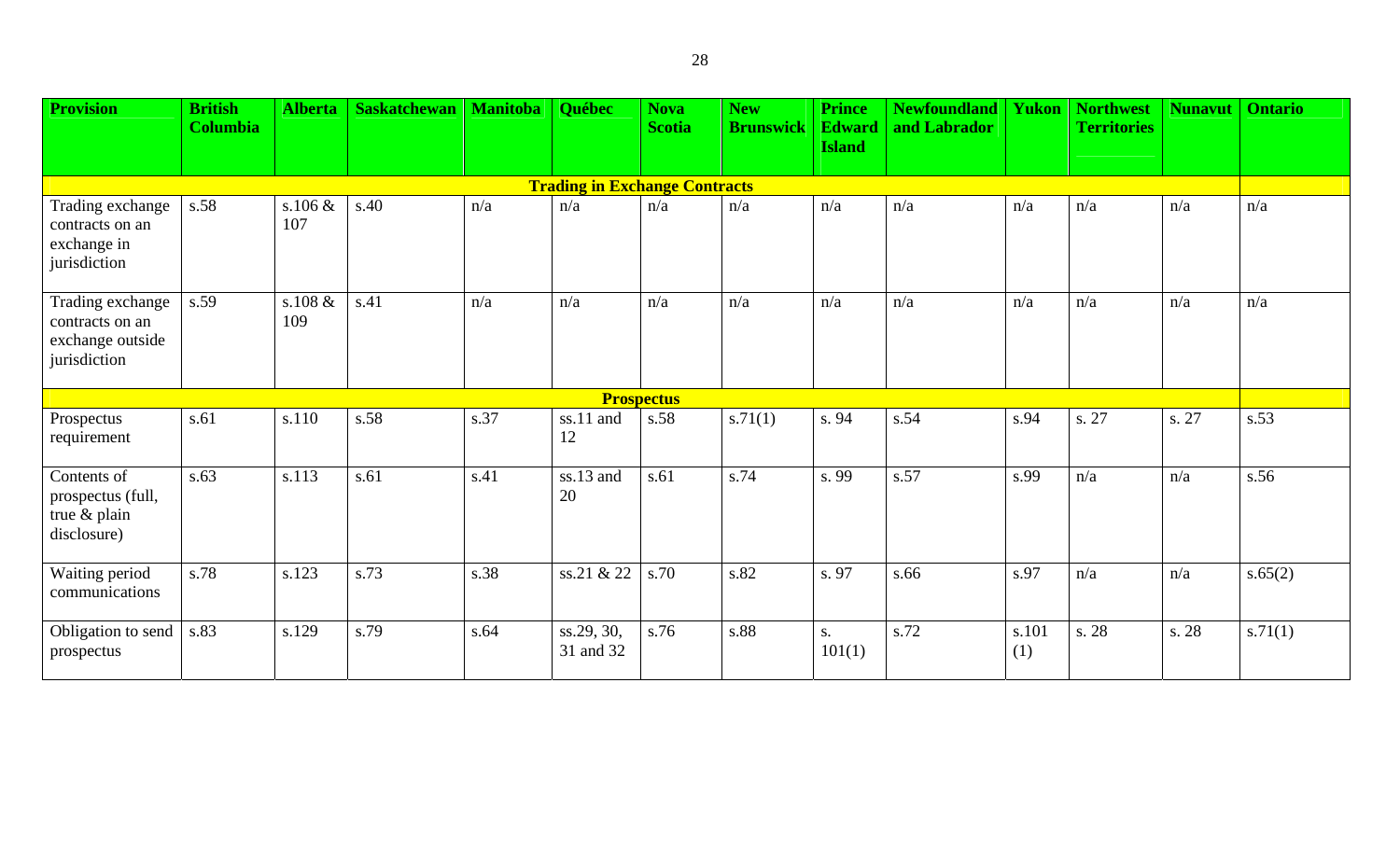| <b>Provision</b>                                                  | <b>British</b><br><b>Columbia</b>                                           | <b>Alberta</b>                                                                  | <b>Saskatchewan</b>             | <b>Manitoba</b>                                                    | <b>Québec</b>                         | <b>Nova</b><br><b>Scotia</b>             | <b>New</b><br><b>Brunswick</b>                       | <b>Prince</b><br><b>Edward</b><br><b>Island</b> | <b>Newfoundland</b><br>and Labrador | Yukon                                       | <b>Northwest</b><br><b>Territories</b> | <b>Nunavut</b> | <b>Ontario</b>                                                         |
|-------------------------------------------------------------------|-----------------------------------------------------------------------------|---------------------------------------------------------------------------------|---------------------------------|--------------------------------------------------------------------|---------------------------------------|------------------------------------------|------------------------------------------------------|-------------------------------------------------|-------------------------------------|---------------------------------------------|----------------------------------------|----------------|------------------------------------------------------------------------|
|                                                                   |                                                                             |                                                                                 |                                 |                                                                    |                                       |                                          | <b>Requirements when using prospectus exemptions</b> |                                                 |                                     |                                             |                                        |                |                                                                        |
| Filing disclosure<br>documents in<br>connection with<br>exemption | n/a                                                                         | s.127.2<br>of ASC<br>Rules                                                      | s.80.1                          | n/a                                                                | s.37.2 of<br>Securities<br>Regulation | n/a                                      | $s.2.3$ of<br>Local Rule<br>45-802                   | n/a                                             | n/a                                 | n/a                                         | n/a                                    | n/a            | s. 6.4 of OSC<br>Rule 45-501                                           |
| Filing report of<br>exempt<br>distribution                        | s.139 of<br>Securities<br>Rules<br>and ss. $6.1$<br>and 6.3 of<br>NI 45-106 | s.129.1<br>of ASC<br>Rules<br>and ss.<br>$6.1$ and<br>$6.3$ of<br>NI 45-<br>106 | ss. 6.1 and 6.3<br>of NI 45-106 | s.7 of<br>Regulation<br>and ss. $6.1$<br>and $6.3$ of<br>NI 45-106 | ss. 6.1<br>and 6.3 of<br>NI 45-106    | ss. 6.1<br>and $6.3$<br>of NI 45-<br>106 | ss. 6.1 and<br>6.3 of NI<br>45-106                   | ss. 6.1<br>and $6.3$<br>of NI<br>45-106         | ss. 6.1 and 6.3<br>of NI 45-106     | ss. 6.1<br>and<br>$6.3$ of<br>NI 45-<br>106 | n/a                                    | n/a            | s. 7.1 of OSC<br>Rule 45-501<br>and ss. 6.1<br>and 6.3 of NI<br>45-106 |
|                                                                   |                                                                             |                                                                                 |                                 |                                                                    |                                       | <b>Continuous Disclosure</b>             |                                                      |                                                 |                                     |                                             |                                        |                |                                                                        |
| Voting if proxies<br>provided                                     | s.118                                                                       | s.157                                                                           | s.96                            | s.105                                                              | n/a                                   | s.93                                     | ss.102 and<br>103(2)                                 | n/a                                             | s.88                                | n/a                                         | n/a                                    | n/a            | s 87                                                                   |
| Shares in name of<br>registrant not to<br>be voted                | s. 182 of<br>Securities<br>Rules                                            | s.104                                                                           | s.55                            | s.79                                                               | s.164                                 | s.55                                     | $s.103(3)$ –<br>(7)                                  | s.163                                           | s.50                                | s.163                                       | n/a                                    | n/a            | s.49                                                                   |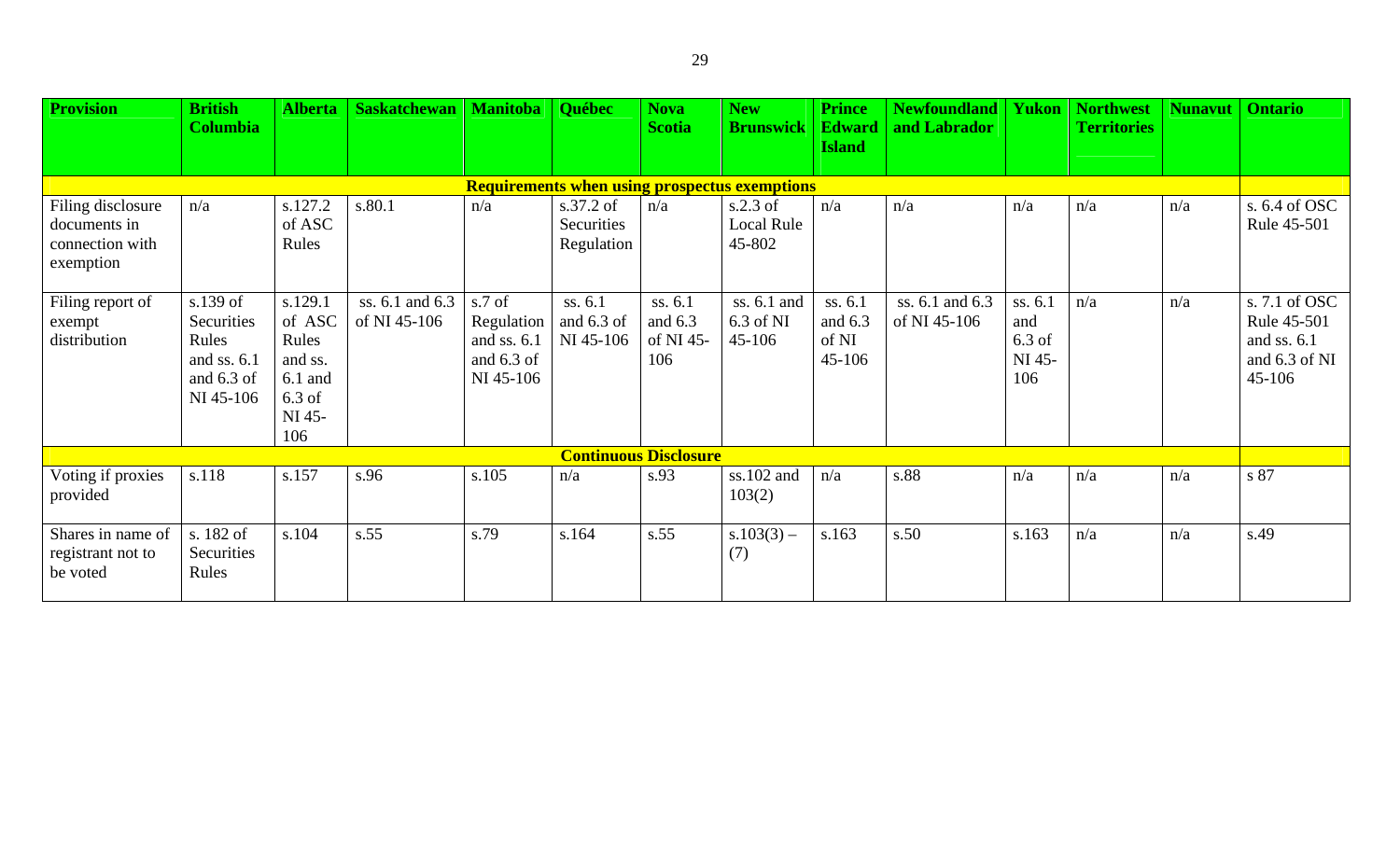| <b>Provision</b>                                                                      | <b>British</b>                                                                                              | <b>Alberta</b>                  | <b>Saskatchewan</b>          | <b>Manitoba</b> | Québec                                                        | <b>Nova</b>                                                                                 | <b>New</b>                       | <b>Prince</b>                          | <b>Newfoundland</b> | Yukon | <b>Northwest</b>   | <b>Nunavut</b> | <b>Ontario</b> |
|---------------------------------------------------------------------------------------|-------------------------------------------------------------------------------------------------------------|---------------------------------|------------------------------|-----------------|---------------------------------------------------------------|---------------------------------------------------------------------------------------------|----------------------------------|----------------------------------------|---------------------|-------|--------------------|----------------|----------------|
|                                                                                       | <b>Columbia</b>                                                                                             |                                 |                              |                 |                                                               | <b>Scotia</b>                                                                               | <b>Brunswick</b>                 | <b>Edward</b><br><b>Island</b>         | and Labrador        |       | <b>Territories</b> |                |                |
|                                                                                       |                                                                                                             |                                 |                              |                 |                                                               |                                                                                             |                                  |                                        |                     |       |                    |                |                |
|                                                                                       |                                                                                                             |                                 |                              |                 |                                                               | <b>Insider Reporting</b>                                                                    |                                  |                                        |                     |       |                    |                |                |
| Insider reports $-$<br>filing upon<br>becoming an<br>insider of a<br>reporting issuer | s.87(2)<br>other than<br>as it applies<br>to a related<br>financial<br>instrument                           | s.182(1)                        | s.116(1)                     | s.109           | s.96                                                          | ss.113(1)<br>of<br><b>Securities</b><br>Act and<br>172 of<br>General<br>Securities<br>Rules | s.135(1)                         | $s.1(1)$ of<br>Local<br>Rule<br>55-501 | s.108(1)            | n/a   | n/a                | n/a            | s.107(1)       |
| Insider reports $-$<br>filing upon<br>acquisition or<br>change in<br>securities       | s.87(5)<br>other than<br>as it applies<br>to a related<br>financial<br>instrument                           | s.182(2)                        | s.116(2)                     | s.109           | s.97                                                          | s.113(2)                                                                                    | s.135(2)                         | $s.1(2)$ of<br>Local<br>Rule<br>55-501 | s.108(2)            | n/a   | n/a                | n/a            | s.107(2)       |
| Insider reports $-$<br>filing upon being<br>deemed an insider                         | s.87(6)<br>other than<br>as it applies<br>to a related<br>financial<br>instrument                           | s.182(3)                        | s.116(3)                     | s.109           | s.98                                                          | s.113(4)                                                                                    | s.135(3)                         | $s.1(3)$ of<br>Local<br>Rule<br>55-501 | s.108(3)            | n/a   | n/a                | n/a            | s.107(3)       |
| Time periods for<br>filing insider<br>reports                                         | s.155.1 of<br>Securities<br>Rules other<br>than as it<br>applies to a<br>related<br>financial<br>instrument | s.190 of<br><b>ASC</b><br>Rules | $s.165(1)$ of<br>Regulations | s.109           | ss.171,<br>171.1, 172<br>& 174 of<br>Securities<br>Regulation | s.113                                                                                       | $s.5$ of<br>Local Rule<br>11-502 | s.1 of<br>Local<br>Rule<br>55-501      | s.108               | n/a   | n/a                | n/a            | s.107          |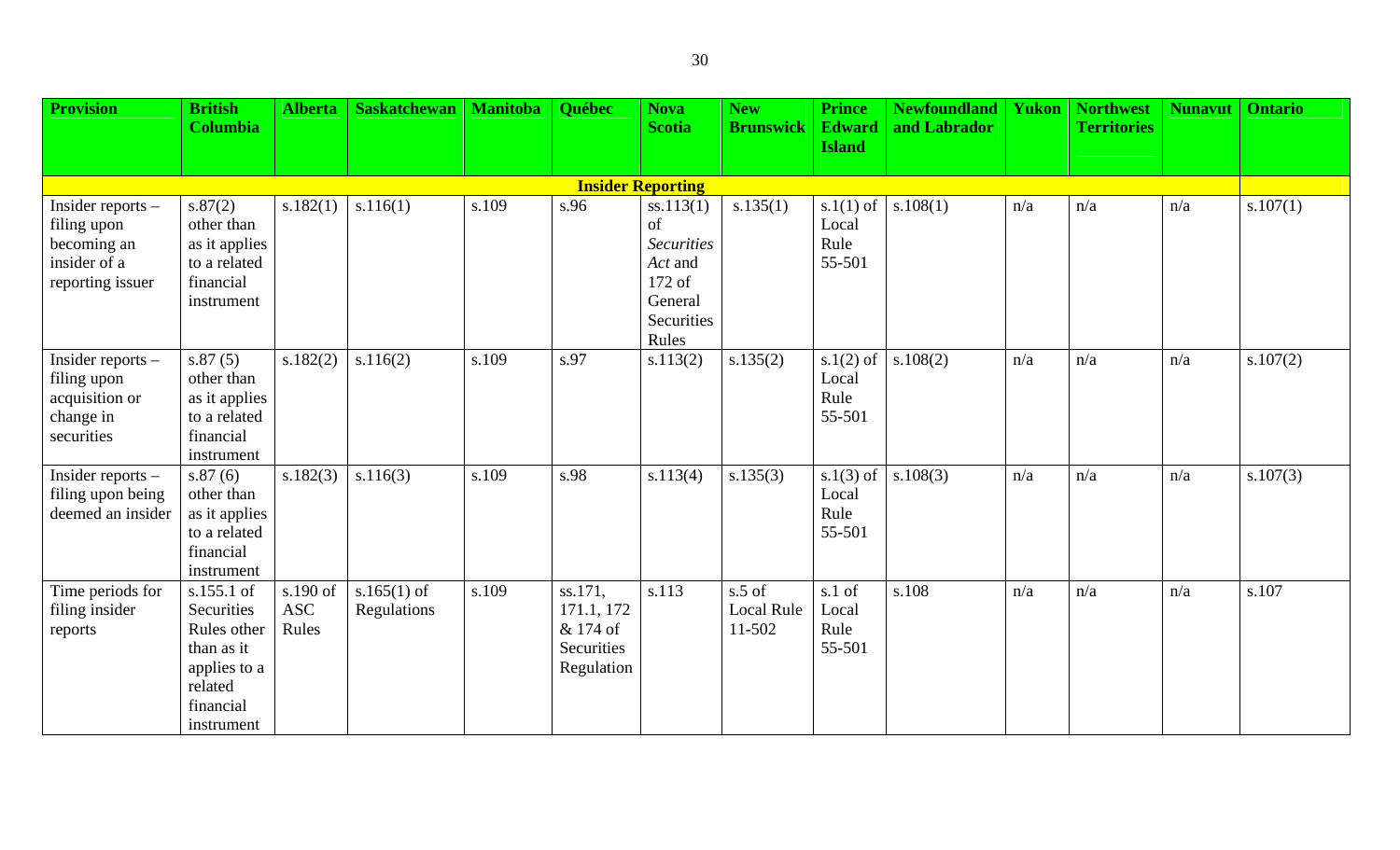31

| <b>Provision</b>                                   | <b>British</b><br><b>Columbia</b> | <b>Alberta</b> | <b>Saskatchewan</b> | <b>Manitoba</b> | Québec                                 | <b>Nova</b><br><b>Scotia</b> | <b>New</b><br><b>Brunswick</b> | <b>Prince</b><br><b>Edward</b><br><b>Island</b> | <b>Newfoundland</b><br>and Labrador | <b>Yukon</b> | <b>Northwest</b><br><b>Territories</b> | <b>Nunavut</b> | <b>Ontario</b>                                                                 |
|----------------------------------------------------|-----------------------------------|----------------|---------------------|-----------------|----------------------------------------|------------------------------|--------------------------------|-------------------------------------------------|-------------------------------------|--------------|----------------------------------------|----------------|--------------------------------------------------------------------------------|
| Transfer reports                                   | n/a                               | s.182(2)       | s.117               | n/a             | s.102                                  | s.116                        | s.136                          | n/a                                             | s.109                               |              | n/a                                    |                | s.108 of<br>Securities Act<br>and s. 167 of<br>Regulation<br>1015<br>(General) |
| Nominee reports                                    | n/a                               | s.183          | s.118               | n/a             | s.103                                  | s.117                        | n/a                            |                                                 | s.110                               |              | n/a                                    |                | s.109 of<br>Securities Act<br>and s.168 of<br>Regulation<br>1015<br>(General)  |
|                                                    |                                   |                |                     |                 | <b>Take-Over Bids and Issuer Bids</b>  |                              |                                |                                                 |                                     |              |                                        |                |                                                                                |
| Directors must<br>make<br>recommendation<br>on bid | s.99(1)(a)                        | s.160          | s.100               | s.90            | ss.113 &<br>114                        | s.105(2)                     | s.124                          | s. 108                                          | s.92                                | s.108        | n/a                                    | n/a            | ss.95 and 96                                                                   |
|                                                    |                                   |                |                     |                 | <b>Investment Funds - Self Dealing</b> |                              |                                |                                                 |                                     |              |                                        |                |                                                                                |
| Investments of<br>mutual funds                     | s.121                             | s.185          | s.120               | n/a             | s.236 of<br>Securities<br>Regulation   | s.119                        | s.137                          | n/a                                             | n/a                                 | n/a          | n/a                                    | n/a            | s.111                                                                          |
| Indirect<br>investment                             | s.122                             | s.186          | s.121               | n/a             | n/a                                    | s.120                        | s.138                          | n/a                                             | n/a                                 | n/a          | n/a                                    | n/a            | s.112                                                                          |
| Fees on<br>investment for<br>mutual fund           | s.124                             | s.189          | s.124               | n/a             | n/a                                    | s.123                        | s.141                          | n/a                                             | n/a                                 | n/a          | n/a                                    | n/a            | s.115                                                                          |